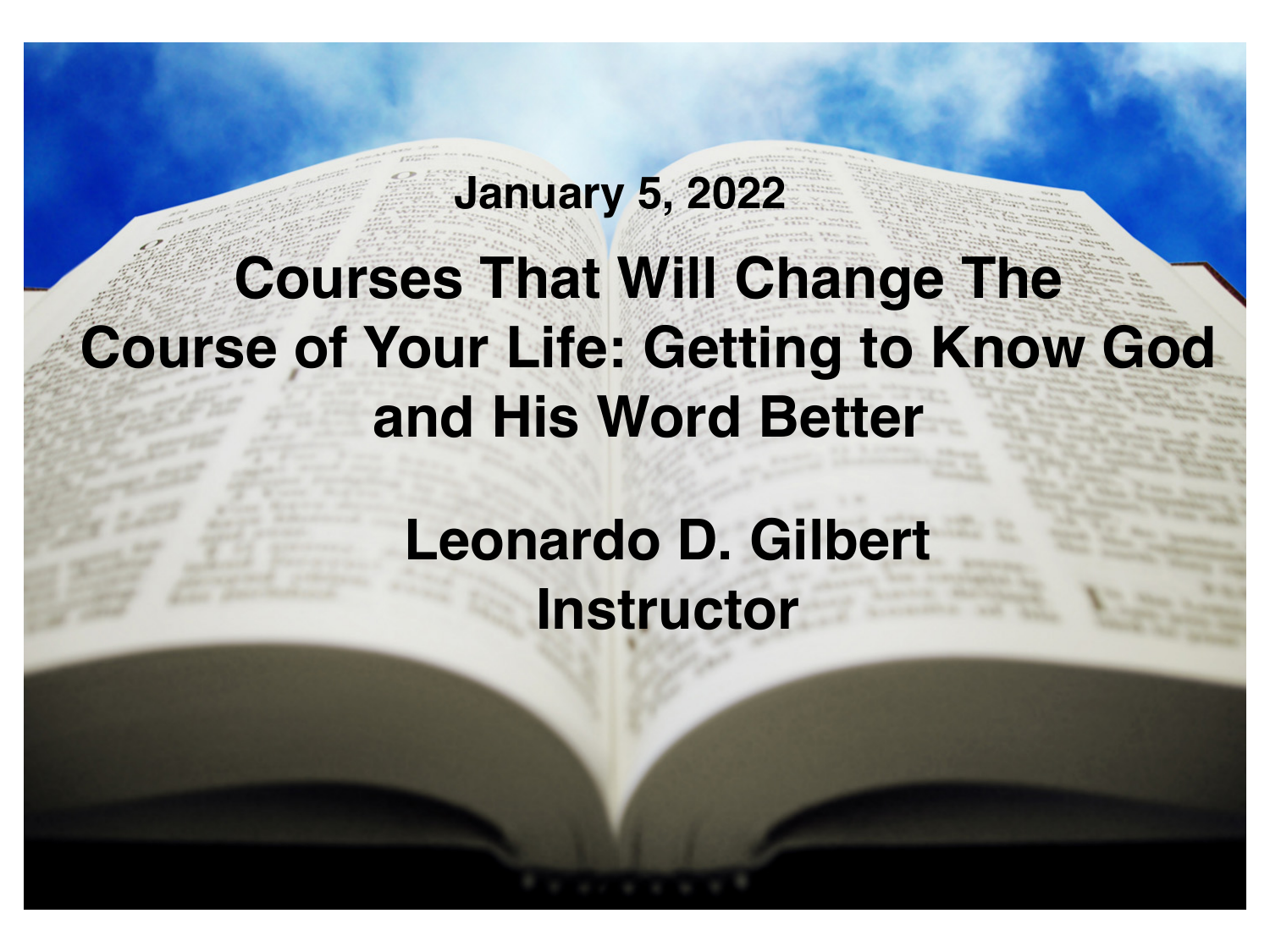## **THE PYRAMID**

**COMPREHEND**

**ALL Bible study methods have the same three BASIC stages:**

- •**READ**
- •**COMPREHEND**
- •**APPLY**

**READ APPLY**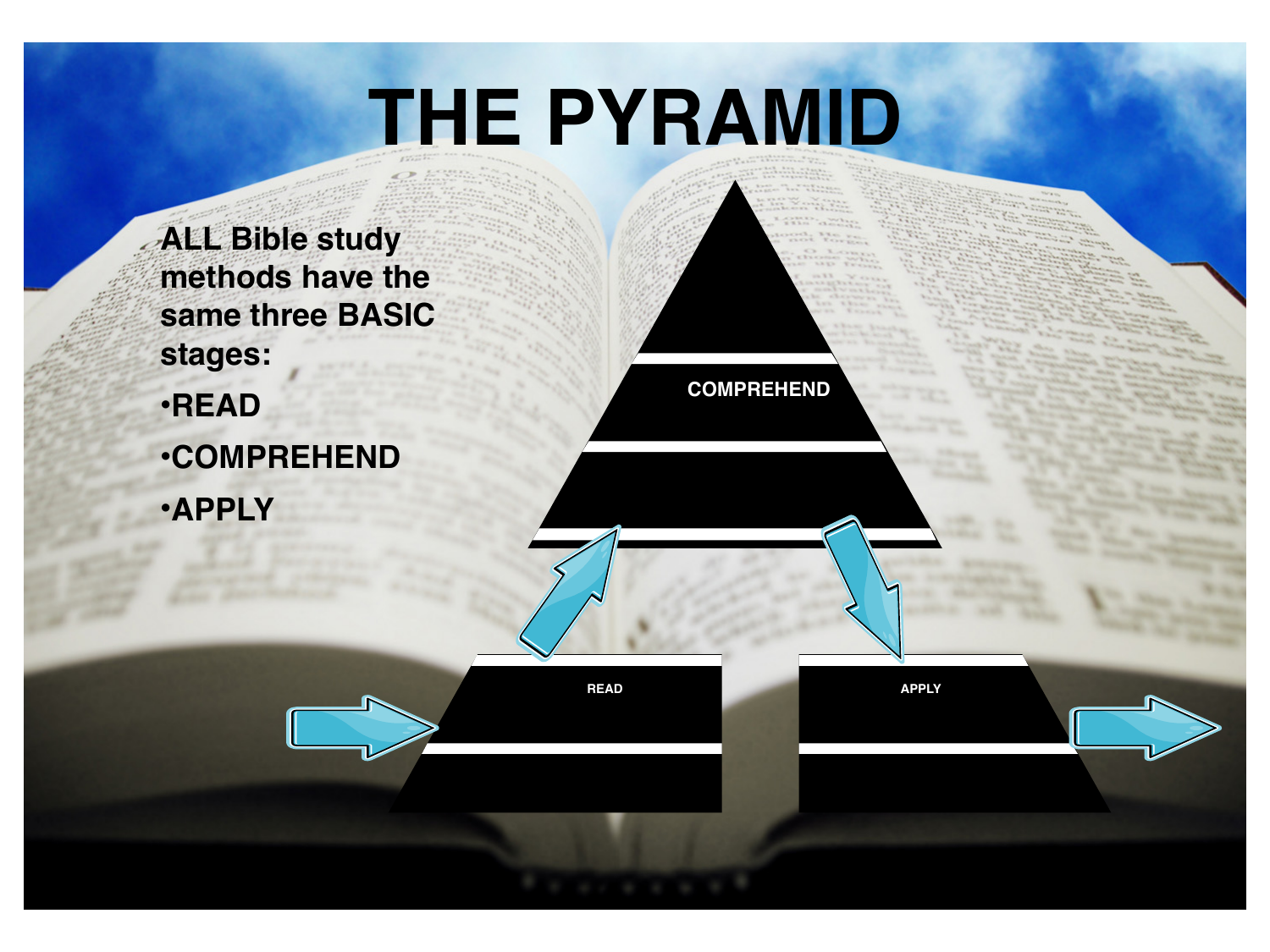**The READ Stage**

## **What does this say?**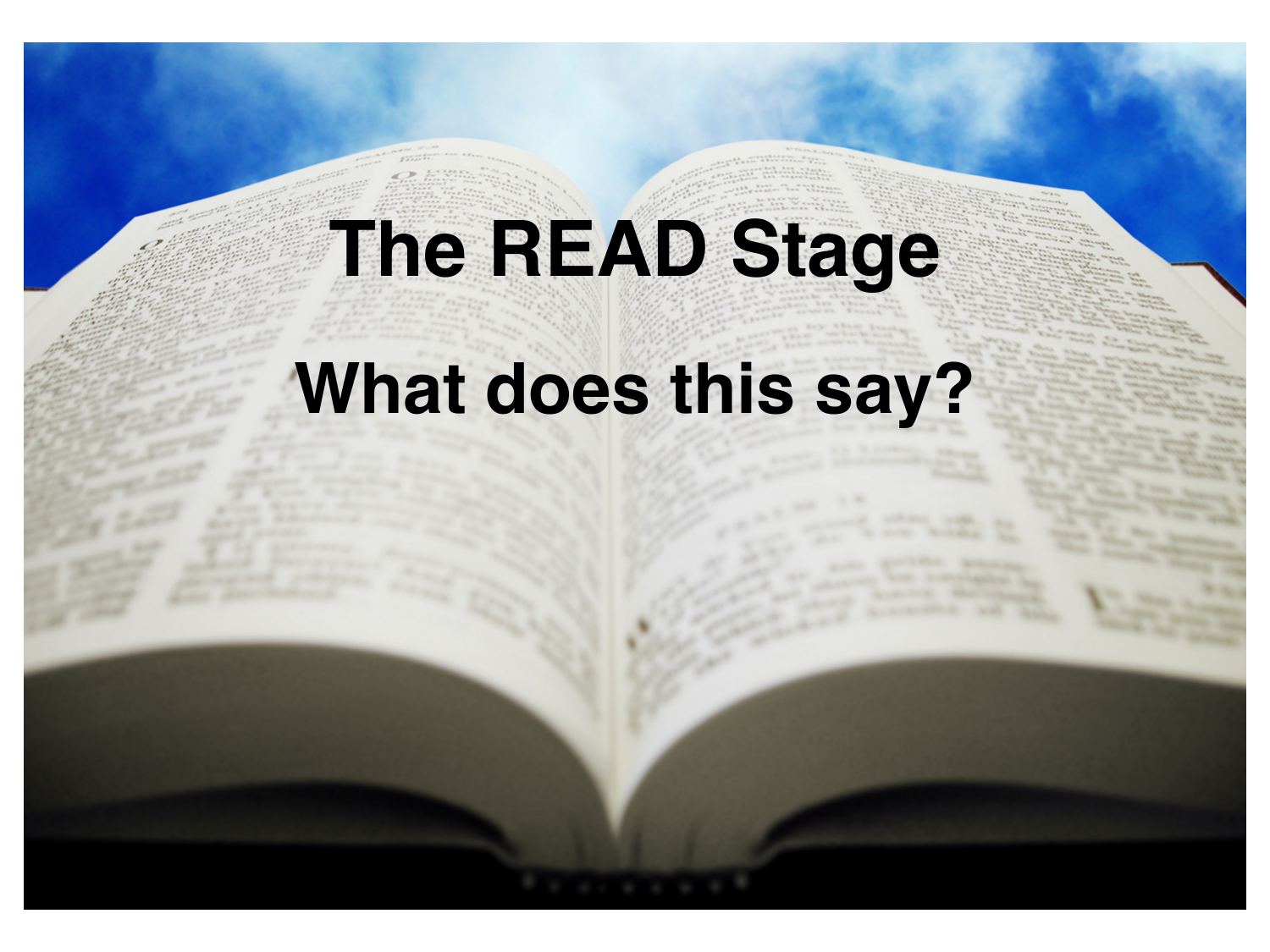# **The COMPREHEND Stage**

## **What does this mean?**

**So what?**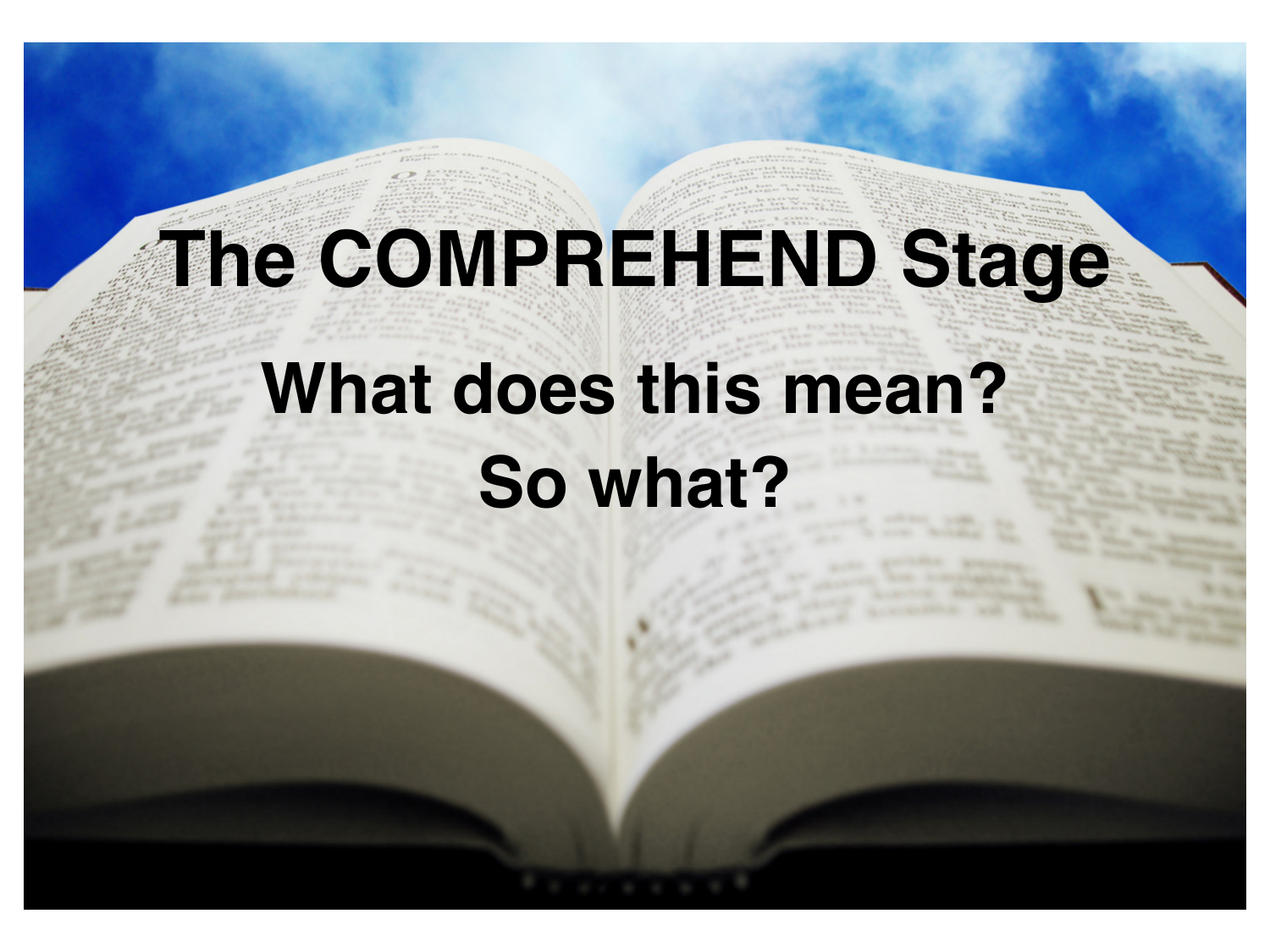# **The APPLY Stage What should I do?**

**Now what?**

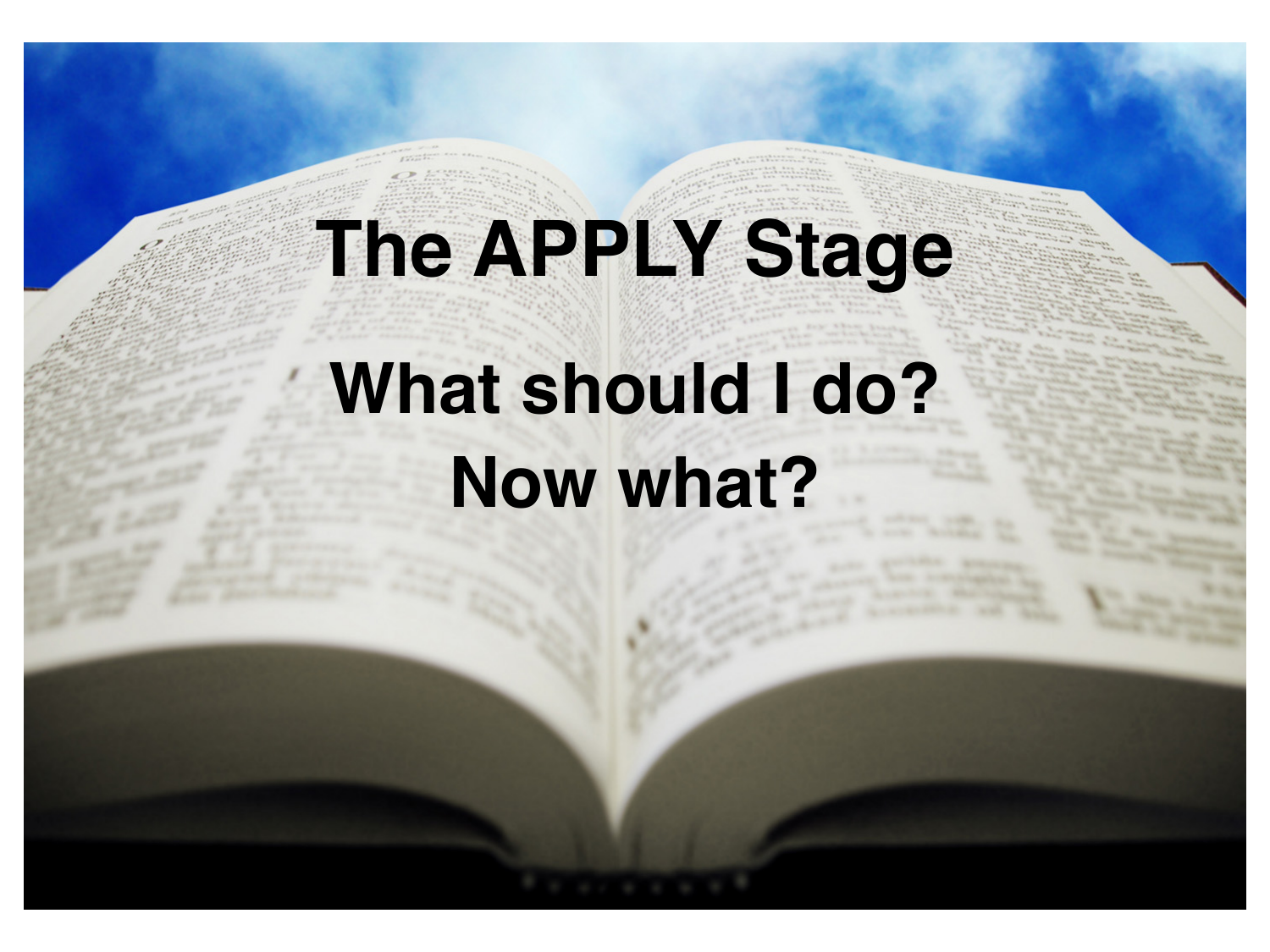## **At the READ stage...**

**We READ a specific passage and try to UNDERSTAND the story.**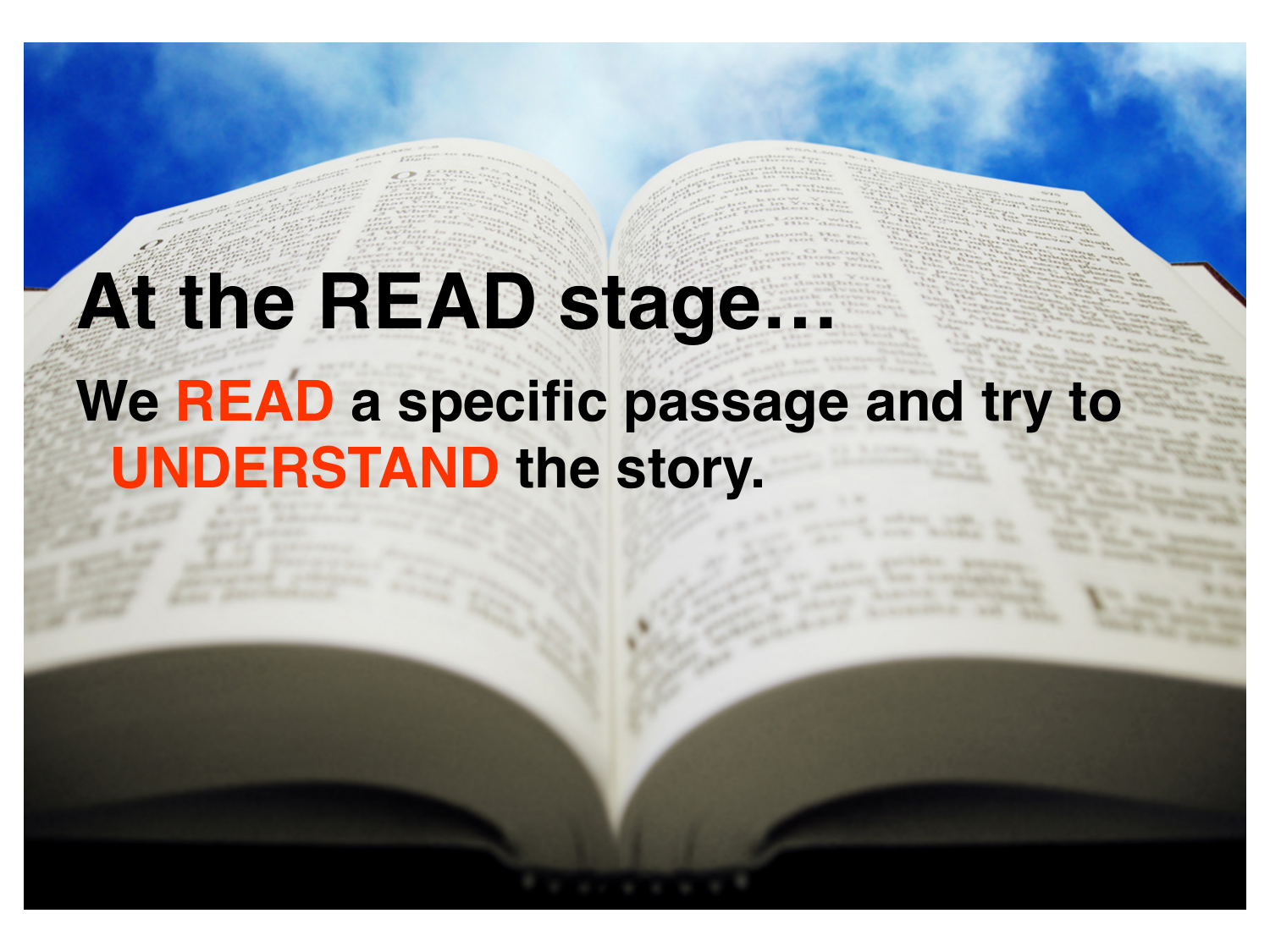## **At the COMPREHEND stage… We LOOK for the BIBLICAL PRINCIPLES that transcend time and are transferable.**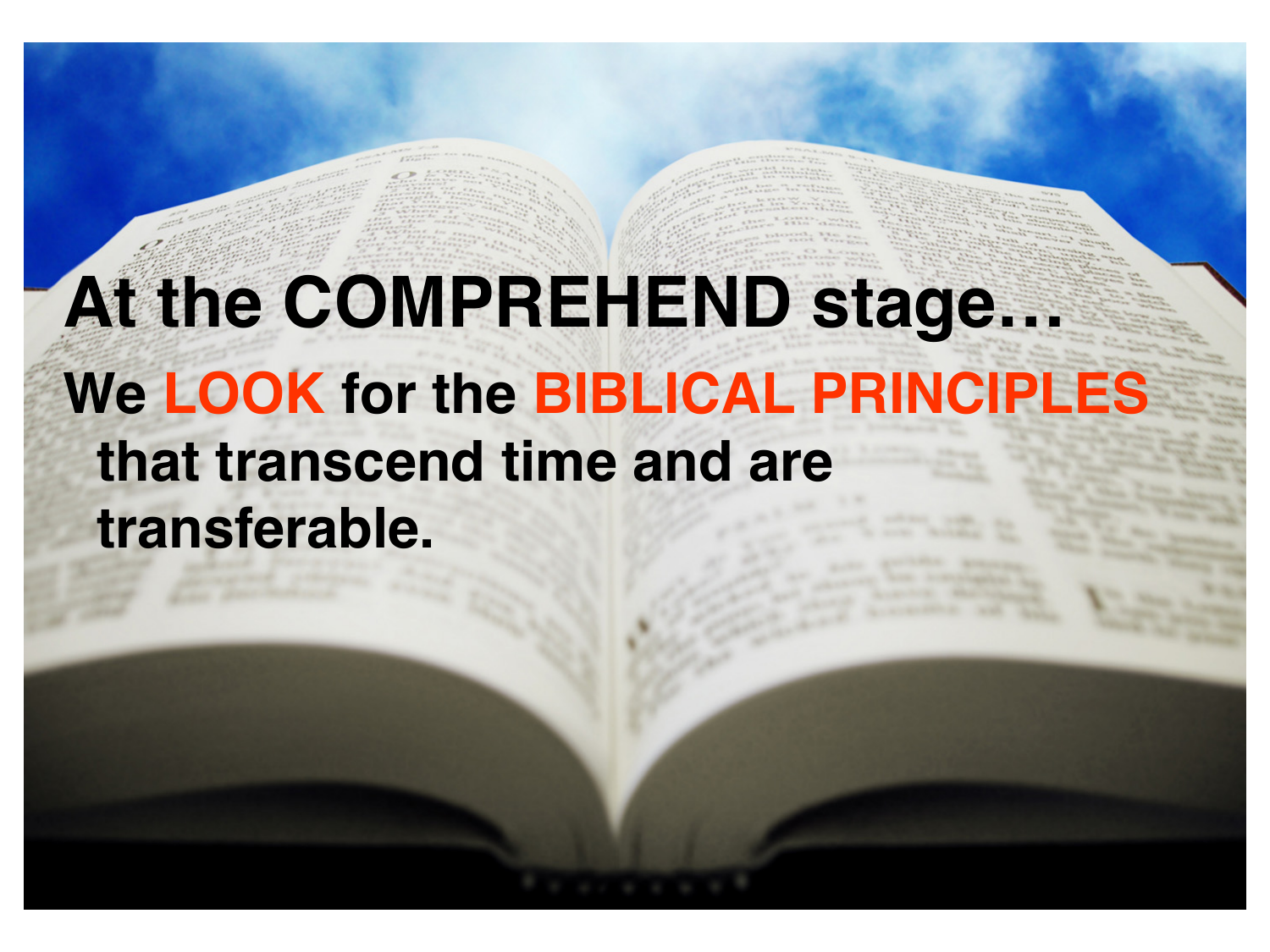# **At the APPLY stage…**

## **We PERSONALIZE the truths and THINK about how to live them out.**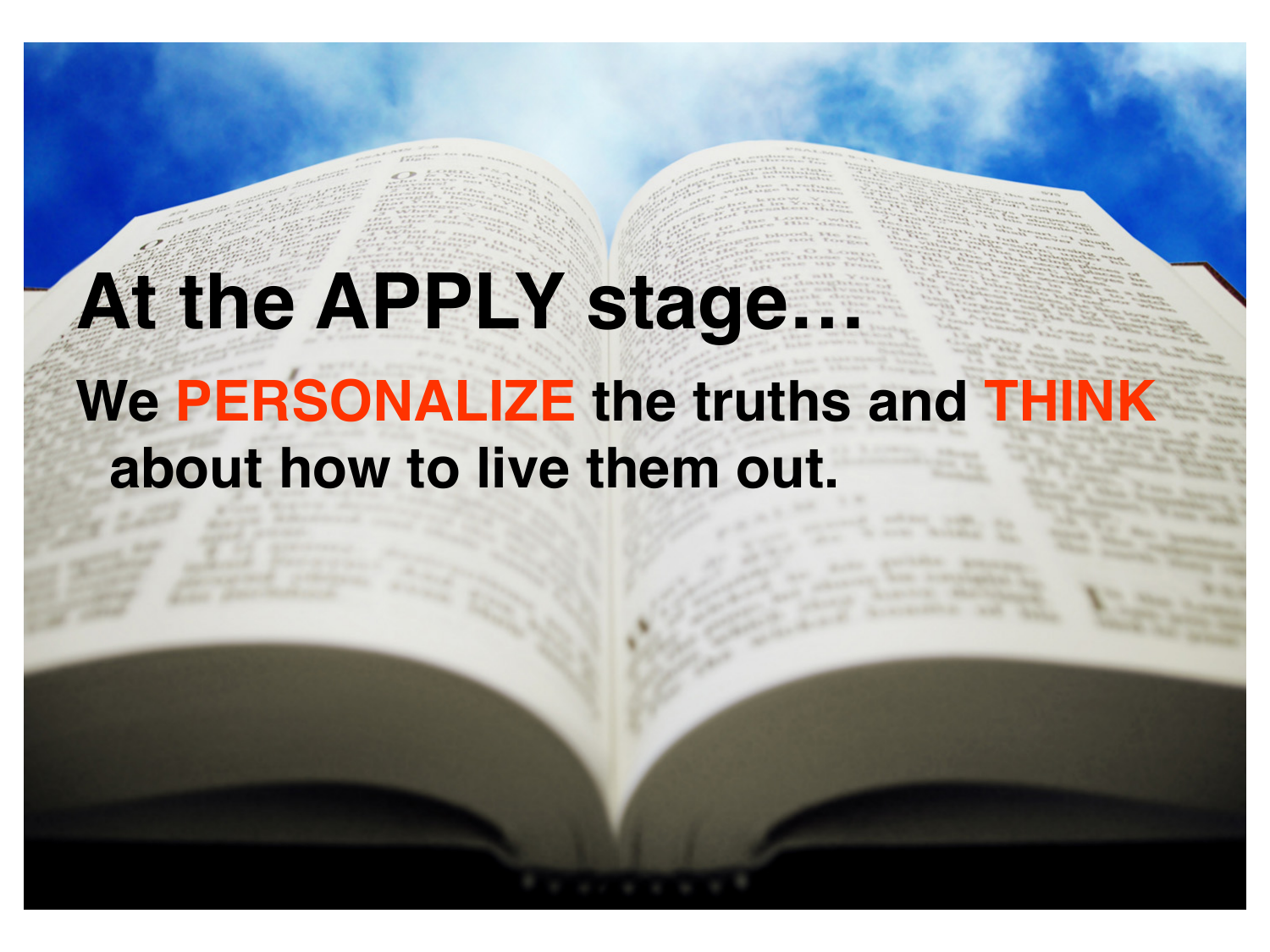# **NONE of the STAGES should be neglected if we want to get the most out of our Bible**

**study.**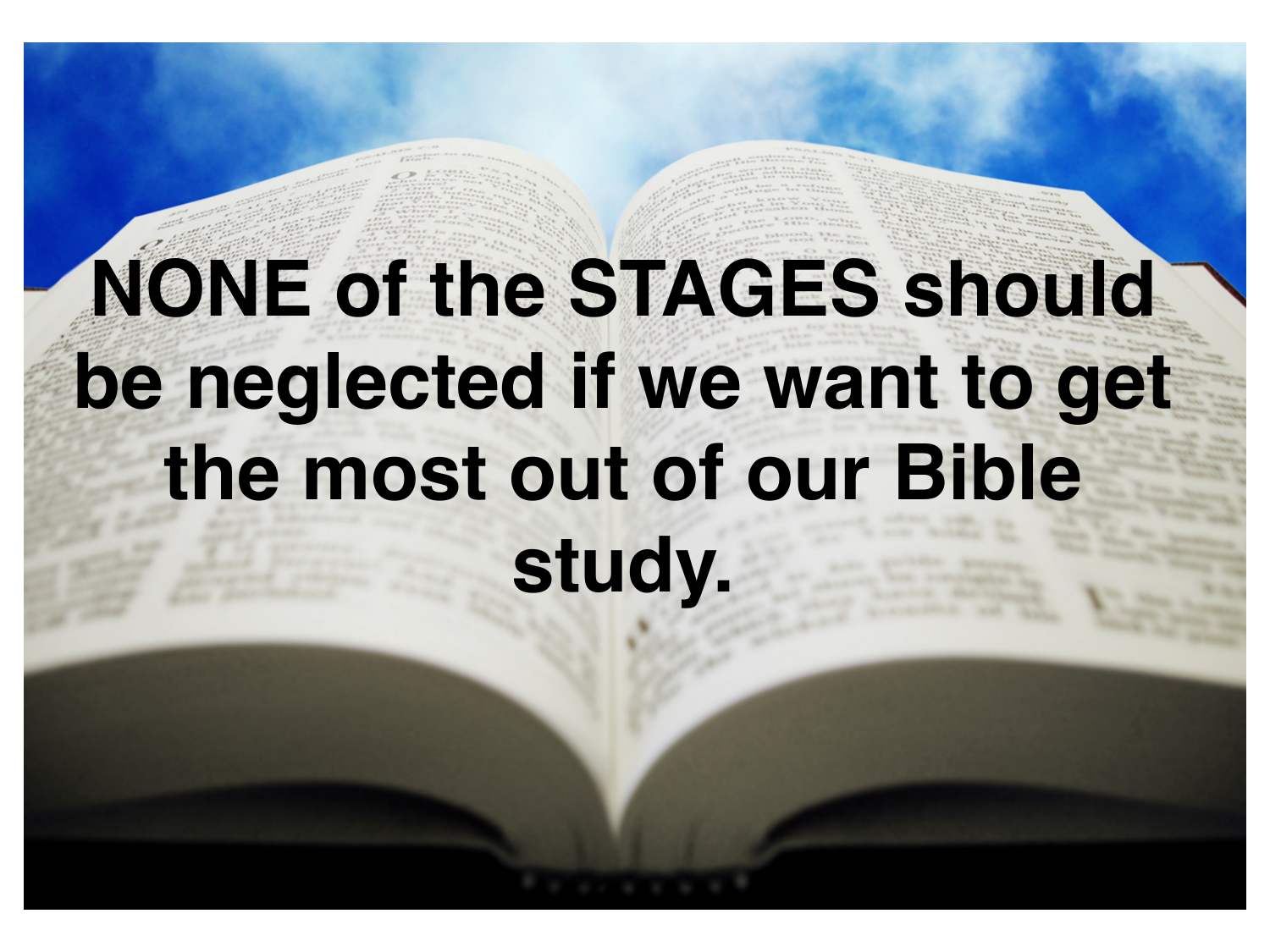## **The BIBLE**

- **READ it through**
- **PRAY it over**
- **WORK it out**
- **WRITE it down**
- **PASS it on**
- **Understand Holy Spirit led (John 16:13)**

**10 of 16 slides**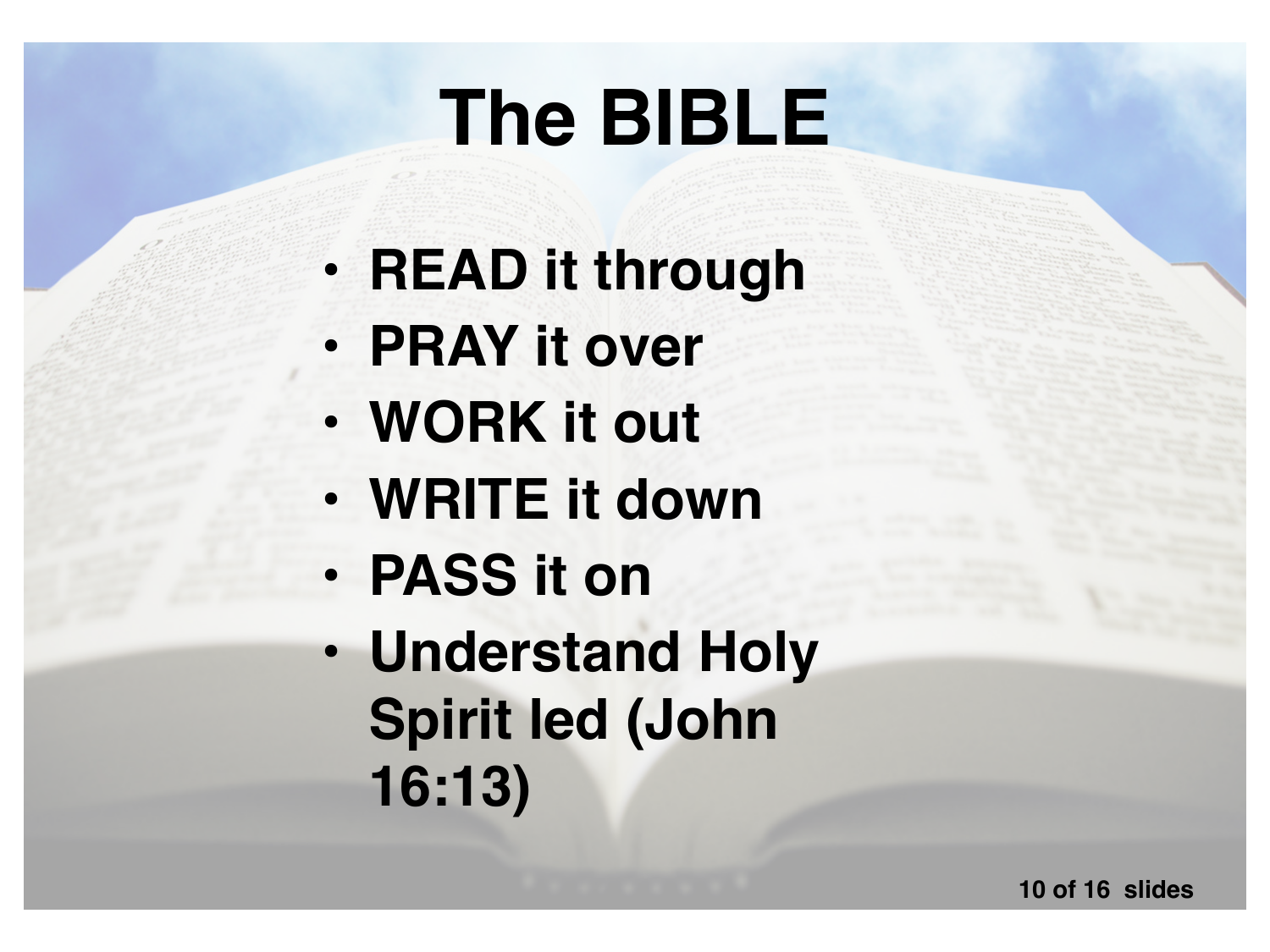## **THE BIBLE:**

- **SUPERNATURAL in ORIGIN**
- **HUMAN in AUTHORSHIP**
- **DIVINE in PENMANSHIP**
- **INFALLIABLE in AUTHORITY**
- **INFINITE in SCOPE**
- **UNIVERSAL in INTEREST**
- **ETERNAL in DURATION**
- **PERSONAL in APPLICATION**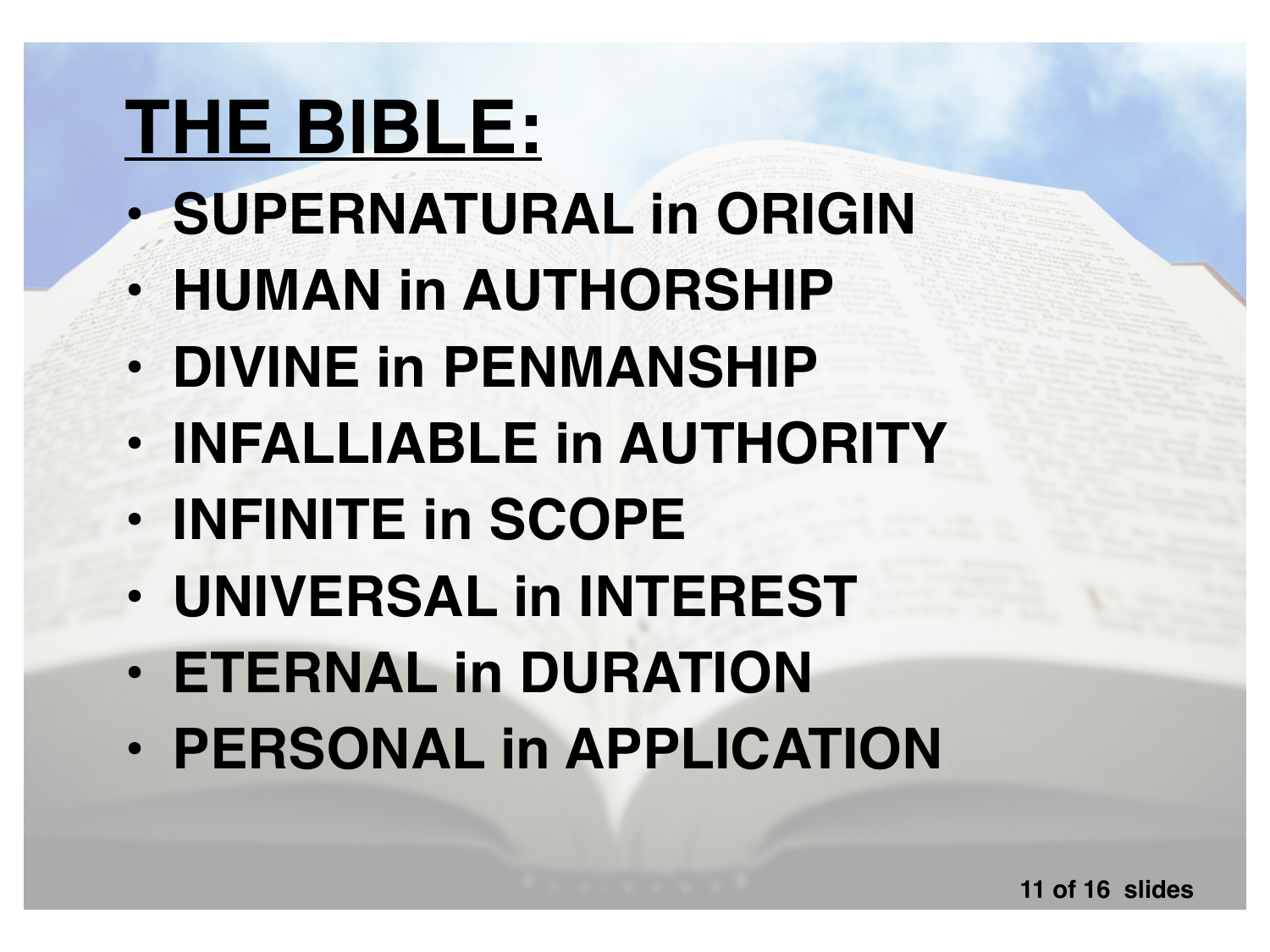## **BIBLICAL FACTS**

#### • **66 books**

- **Written by 40 men with various backgrounds for over 1,600 years**
- **Longest book Psalms**
- **Shortest book 3 John**
- **Longest verse Esther 8:9**
- **Shortest verse John 11:35**
- **Can be read in 100 hours**
- **Divided into chapters in 1250 and into verses in 1551.**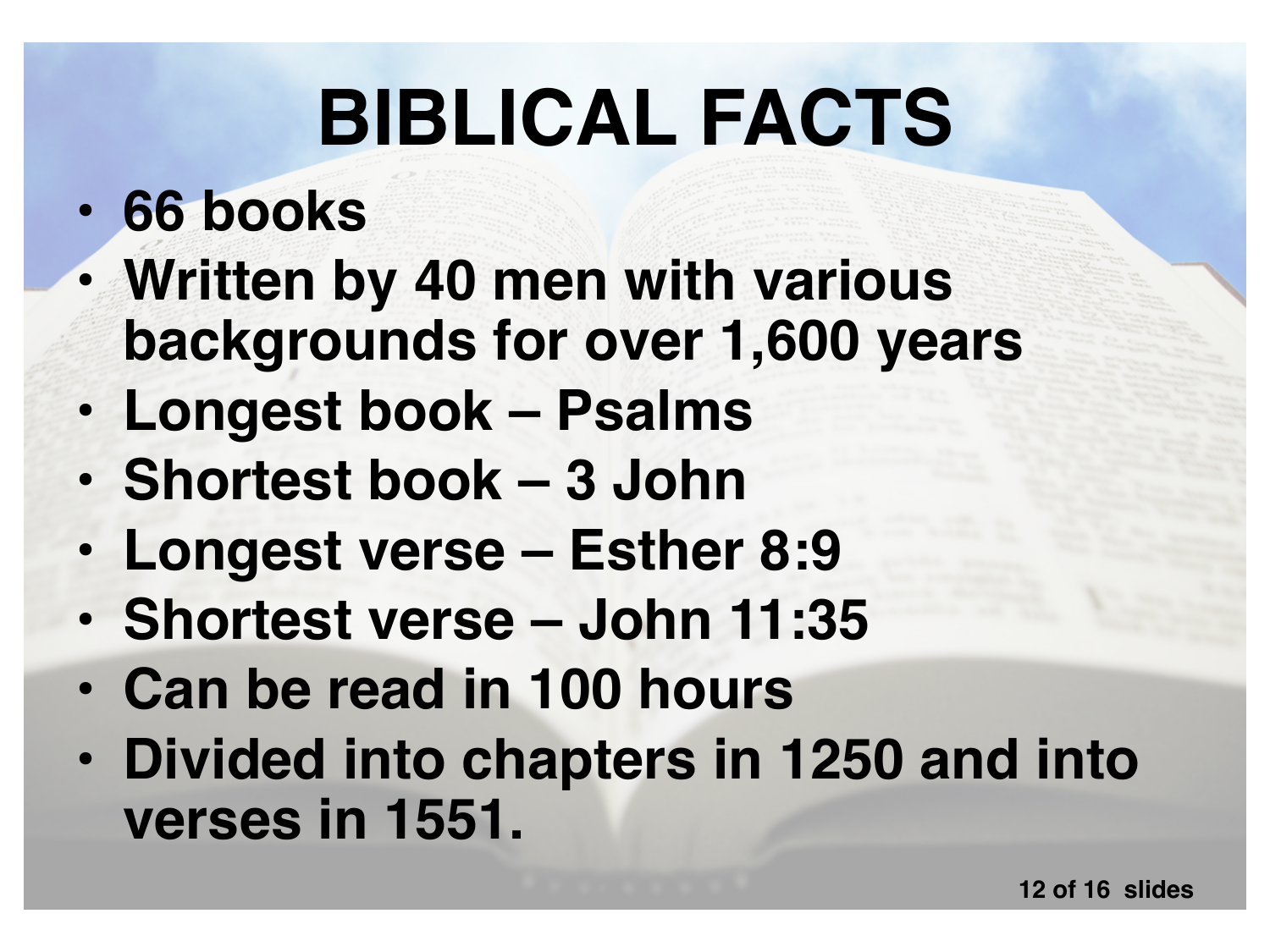## **UNIQUENESS OF THE BIBLE**

- **"Biblios" = Greek for "the book"**
- **Unique in:**
	- **Power**
	- **Standard of judgment**
	- **Ability to give light**
	- **Instilling faith**
	- **Ability to defeat Satan**
	- **Ability to make wise**
	- **Indestruction**
	- **Salvation**
	- **Guiding speech**

**13 of 16 slides**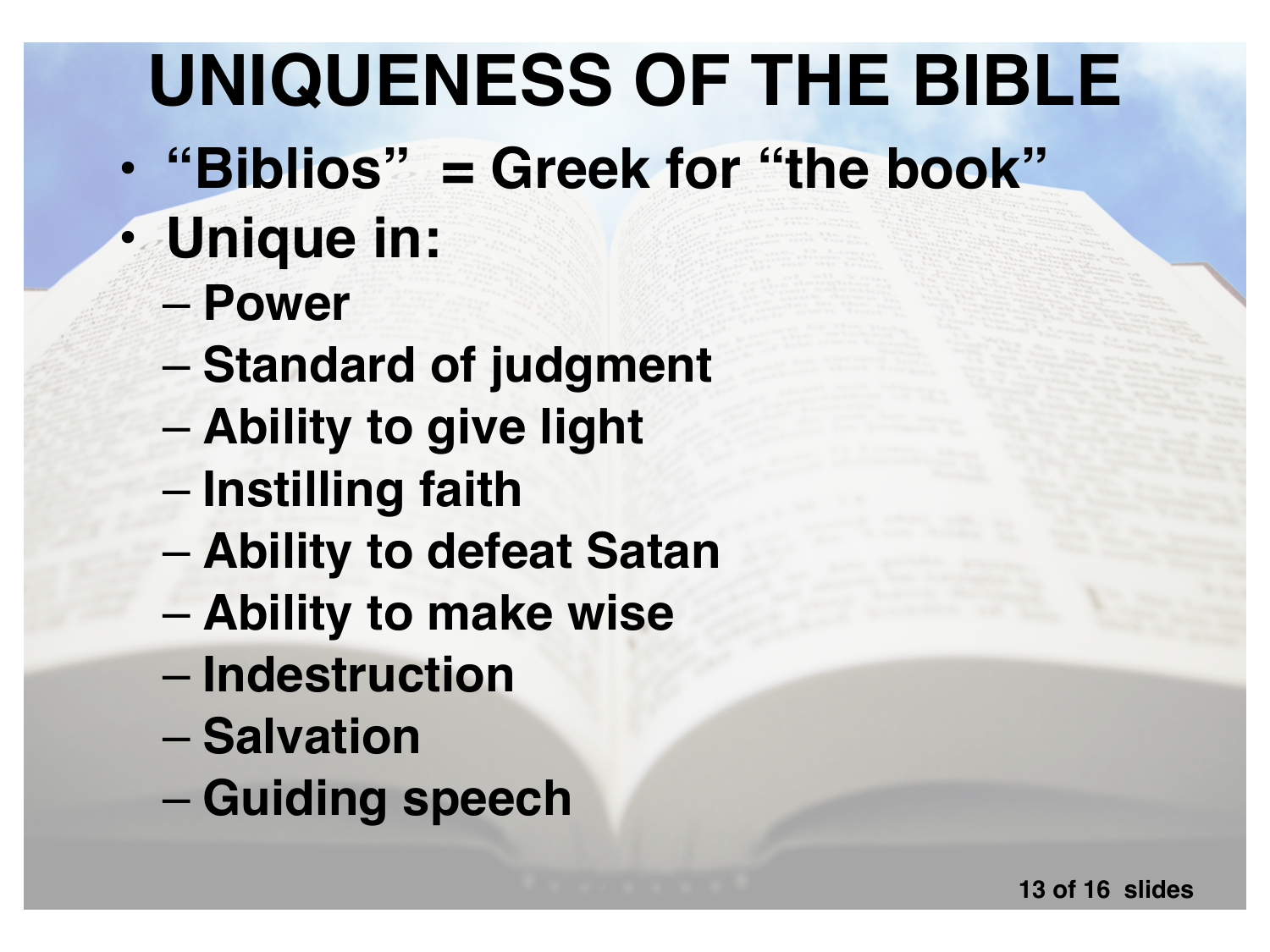## **THE NEED FOR INTEPRETATION**

• **TIME GAP Extensive time between US and AUTHOR and INITIAL READERS** • **SPACE GAP**

**The distance from us TO THE MIDDLE EAST**

• **CUSTOMS GAP**

**The difference in the way we THINK, LIVE, AND DO THINGS COMPARED TO THE MIDDLE EAST**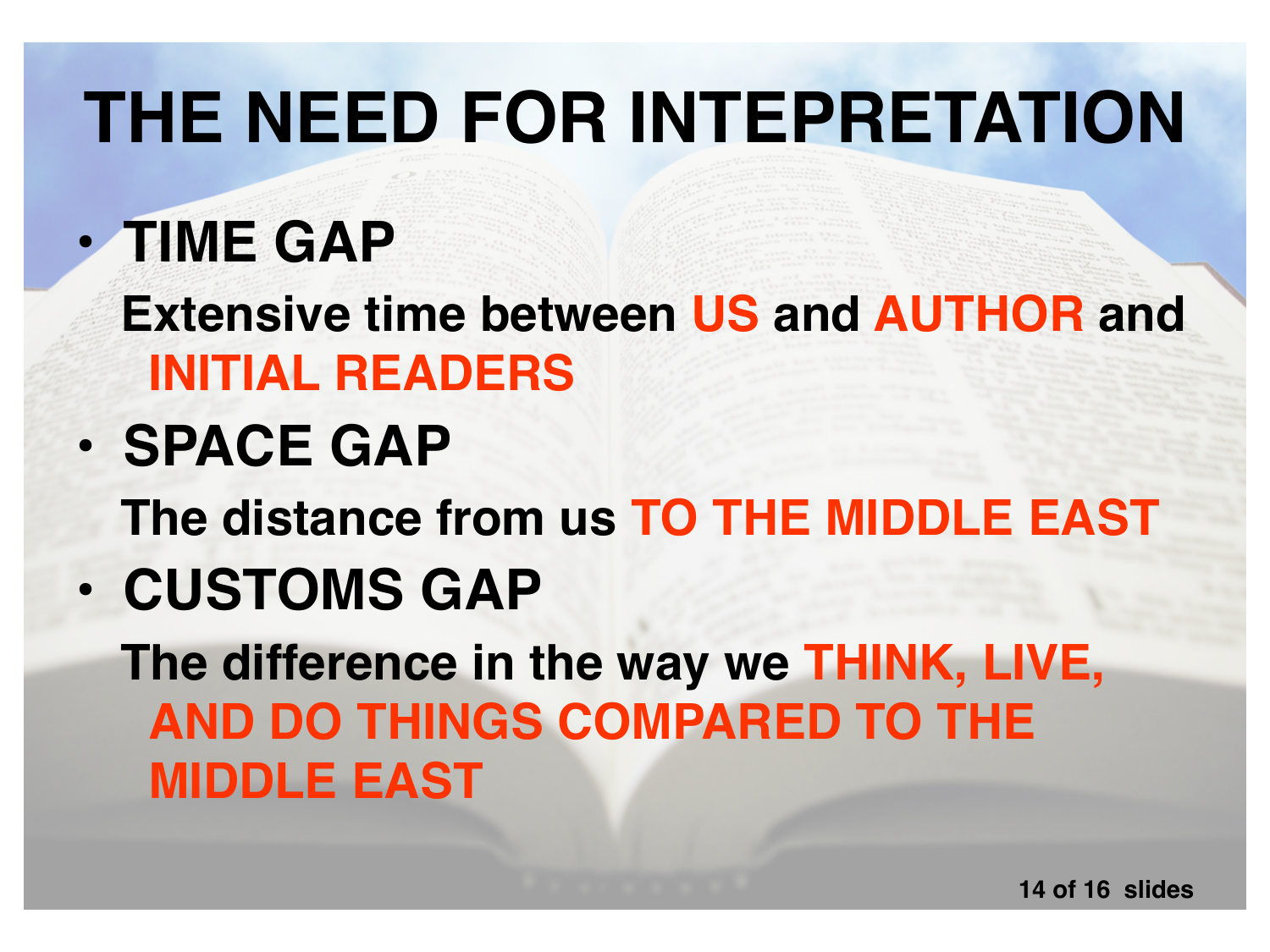*THE NEED FOR INTEPRETATION, continued*

• **LANGUAGE GAP Difference between ENGLISH, GREEK, ARAMAIC, AND HEBREW** • **WRITING GAP The difference that exists in STYLES OF WRITING** • **SPIRITUAL GAP**

**The difference between OUR WAYS AND GOD'S WAYS.**

**15 of 16 slides**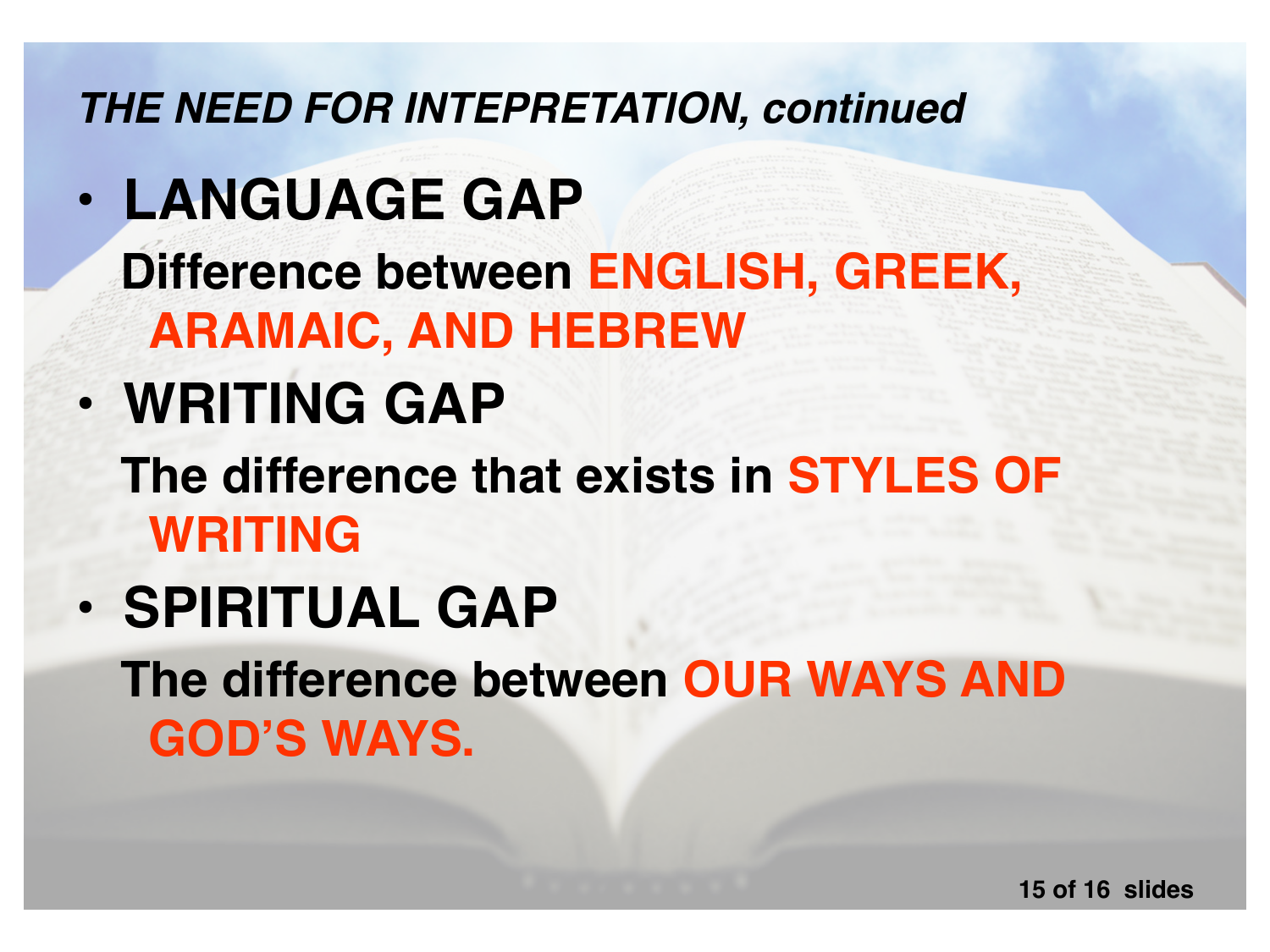## **Insufficient Standards**

*K. Myers, The Restorer, April 1989*

**As the bank returns a hot check stamped, "insufficient funds," so one day God will turn away our self-serving standards of morality as insufficient.** 

**Have you heard or used one of these phrases to justify something lately?**

**16 of 16 slides**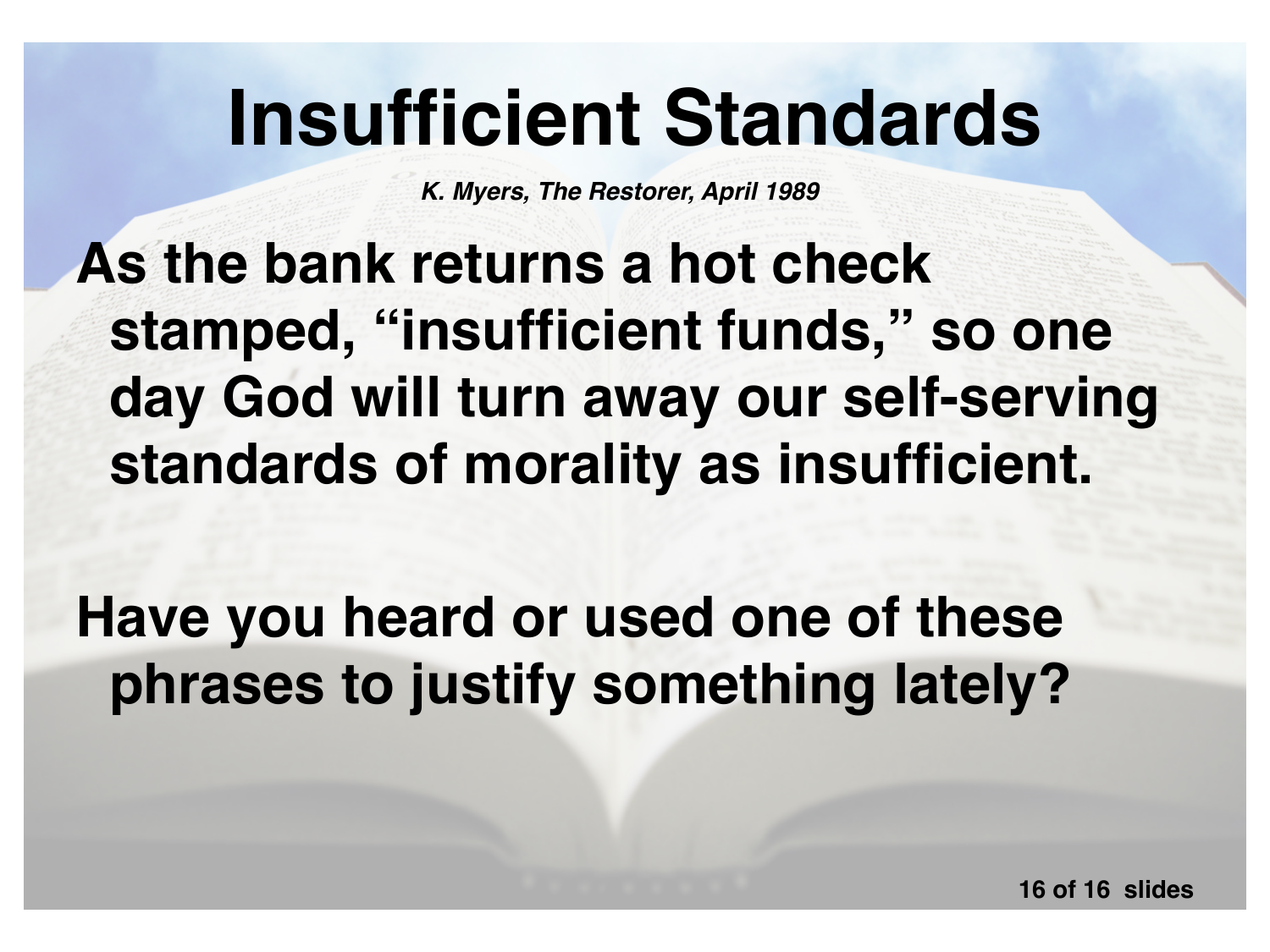**I like (Jer. 10:23) I feel (Gal. 5:16-21) I want (Acts 8:18-24) I think (2 Kings 5:1-15) They do it (1 Sam. 8:4-8) It seems right (Prov. 14:12) I am sincere ( 2 Sam. 6:6-7) I am always right (2 Cor. 13:5) No one will see me (Prov. 15:3) It is for a good cause (Rom. 3:8) I don't see why not (Acts 5:1-11) The preacher said so (Gal. 1:6-9)**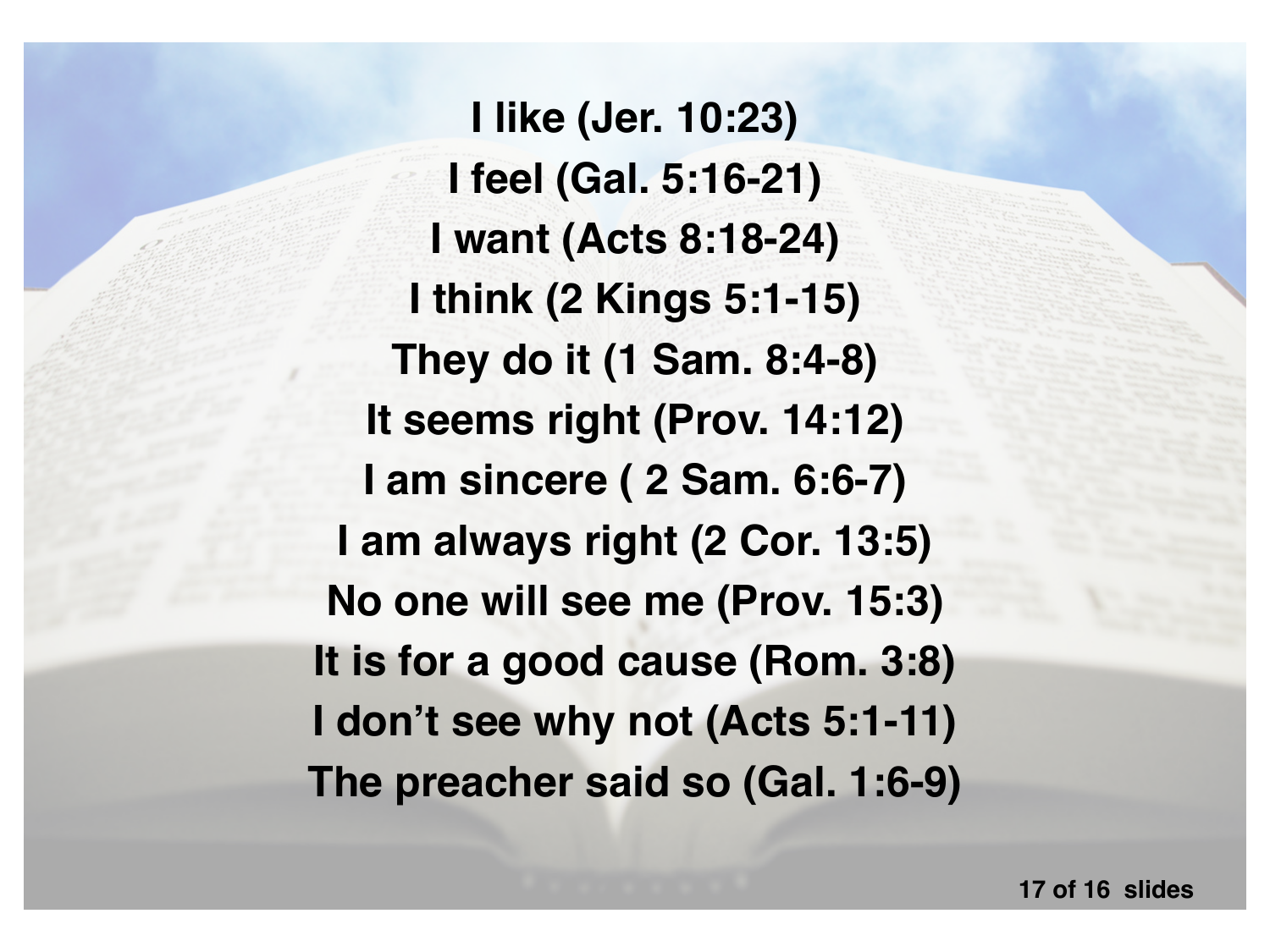**Others do worse things (Matt. 7:5) God didn't say not to (Lev. 10:1,2) God doesn't mind (1 Cor. 2:10-13) It isn't against the law (Acts 5:26-29) It hurts no one but me (1 Cor. 8:12-13) Most people think it is okay (Matt. 7:13-14) My parents and grandparents did it (Gal. 6:5) It doesn't bother my conscience (Prov. 30:20) We have done it this way for years (Josh. 5:2-9) It's all right if we do it in God's name (Matt. 7:21-23) God doesn't expect us to be so technical (1 Ths. 5:21)**

**18 of 16 slides**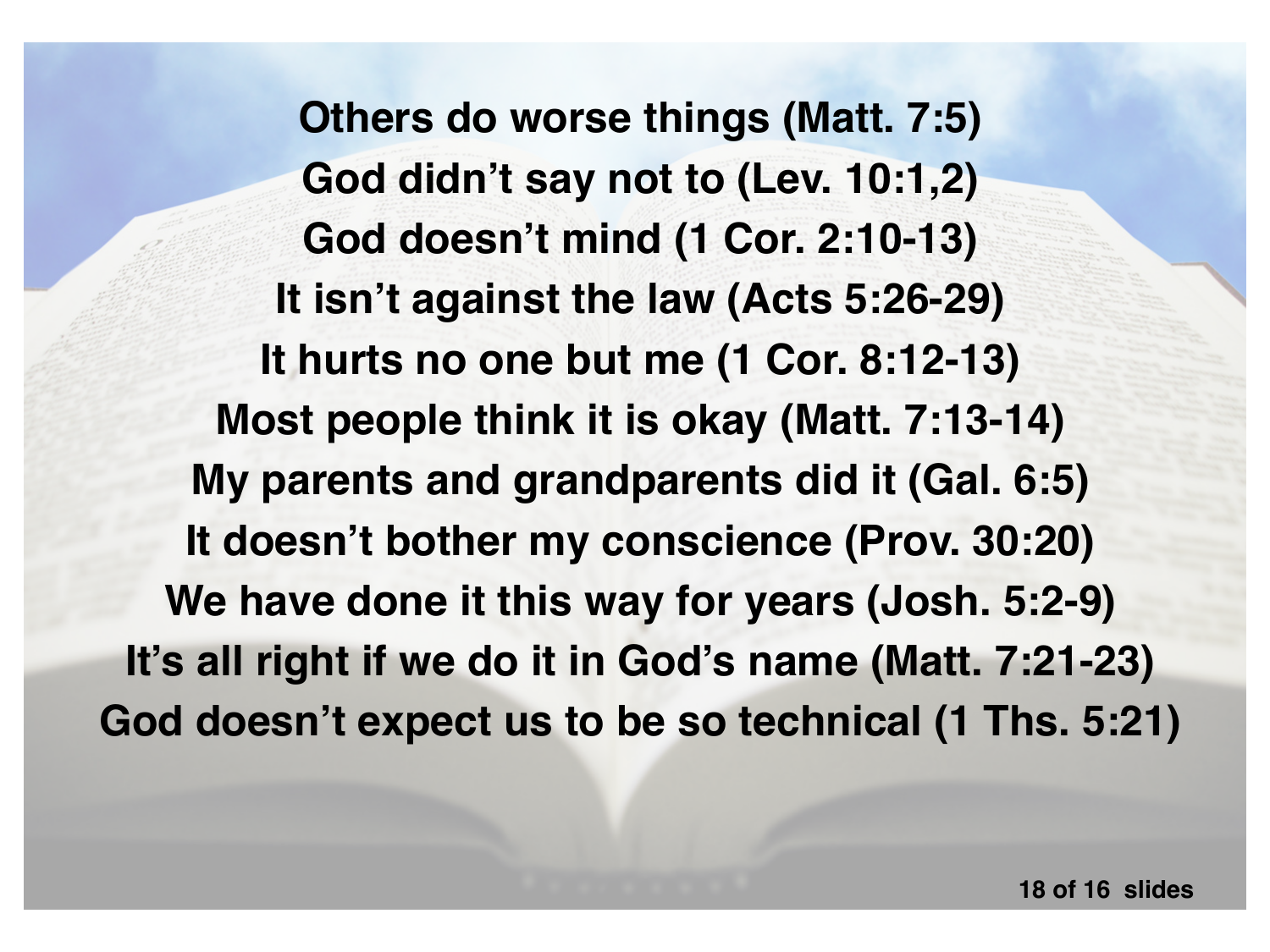## **Study to show yourself approved. There are no justifications or excuses; God's Word says...**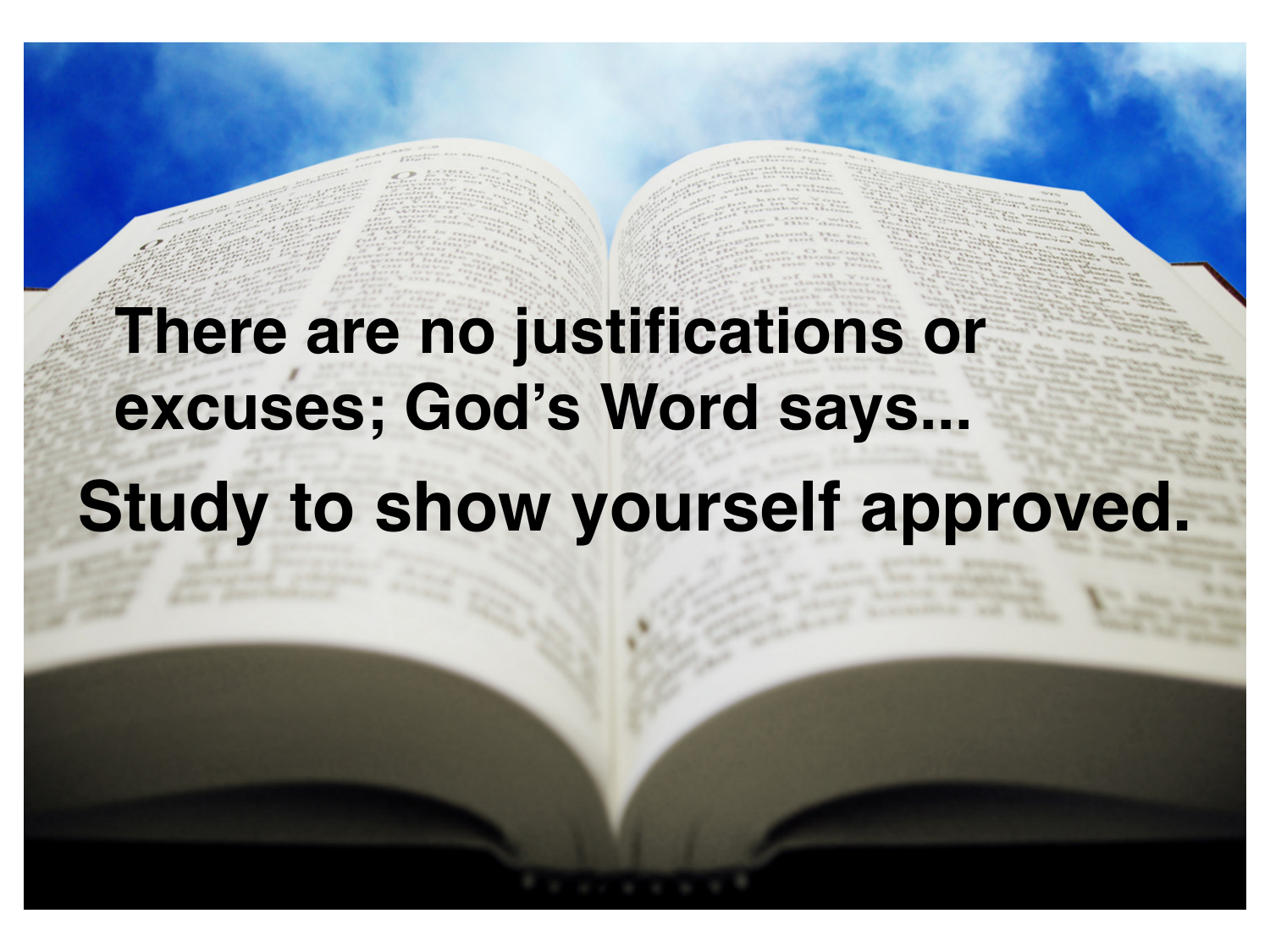**Leonardo D. Gilbert , Instructor "Courses That Will Change The Course of Your Life" continued More Bible Study** *Addendum to Bible Study Notes*

20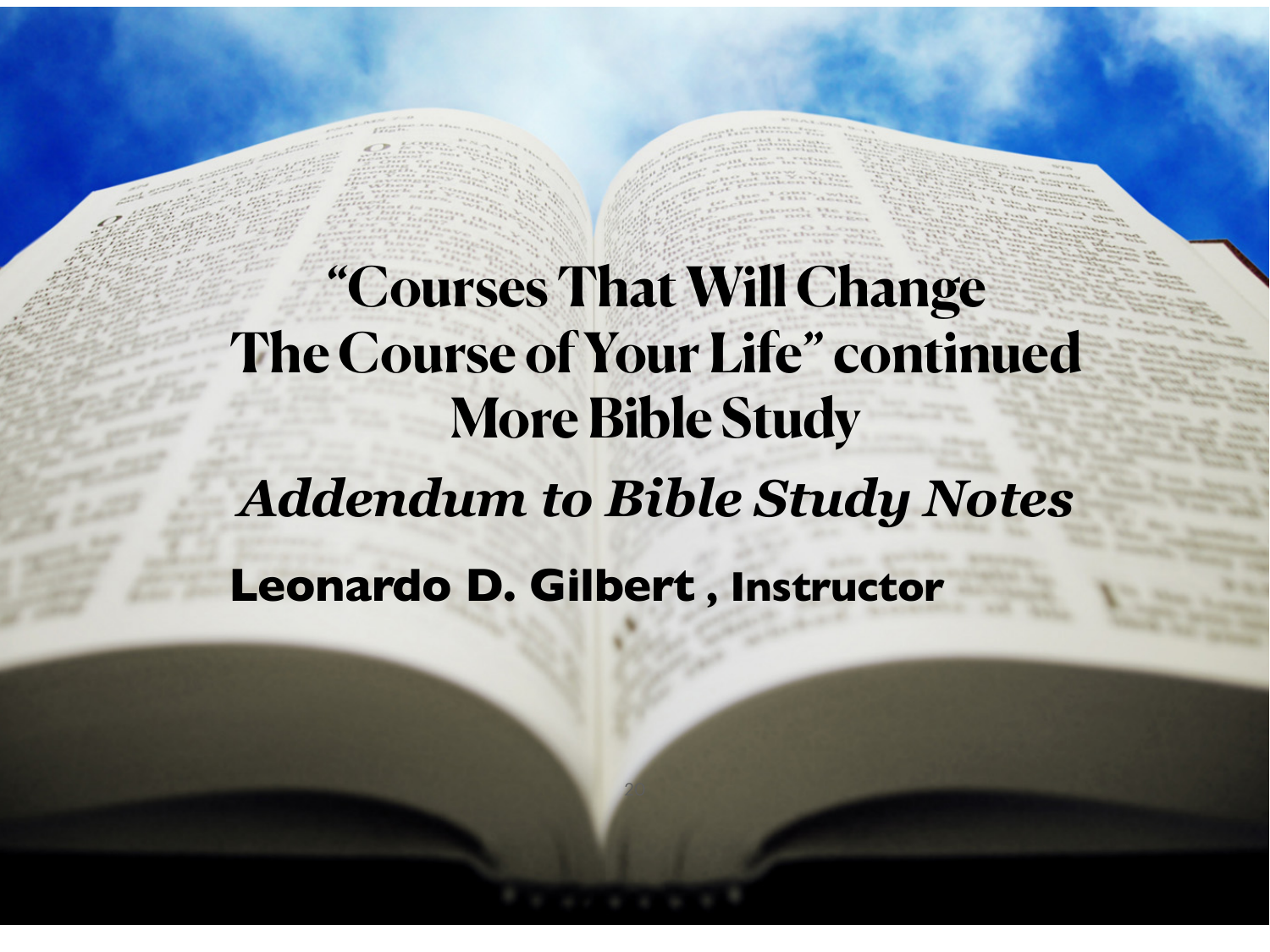# **Bible Study**

- **• Bible STUDY understand who is speaking, to whom and why • Bible STORY - understand connectivity from beginning to end**
- **• Bible STRUGGLE understand the continual thread of humanity's issue of sin**
- **• Bible SALVATION understand the story of God saving mankind**
- **• Bible STABILITY understand the Bible is consistent; never contradicting itself**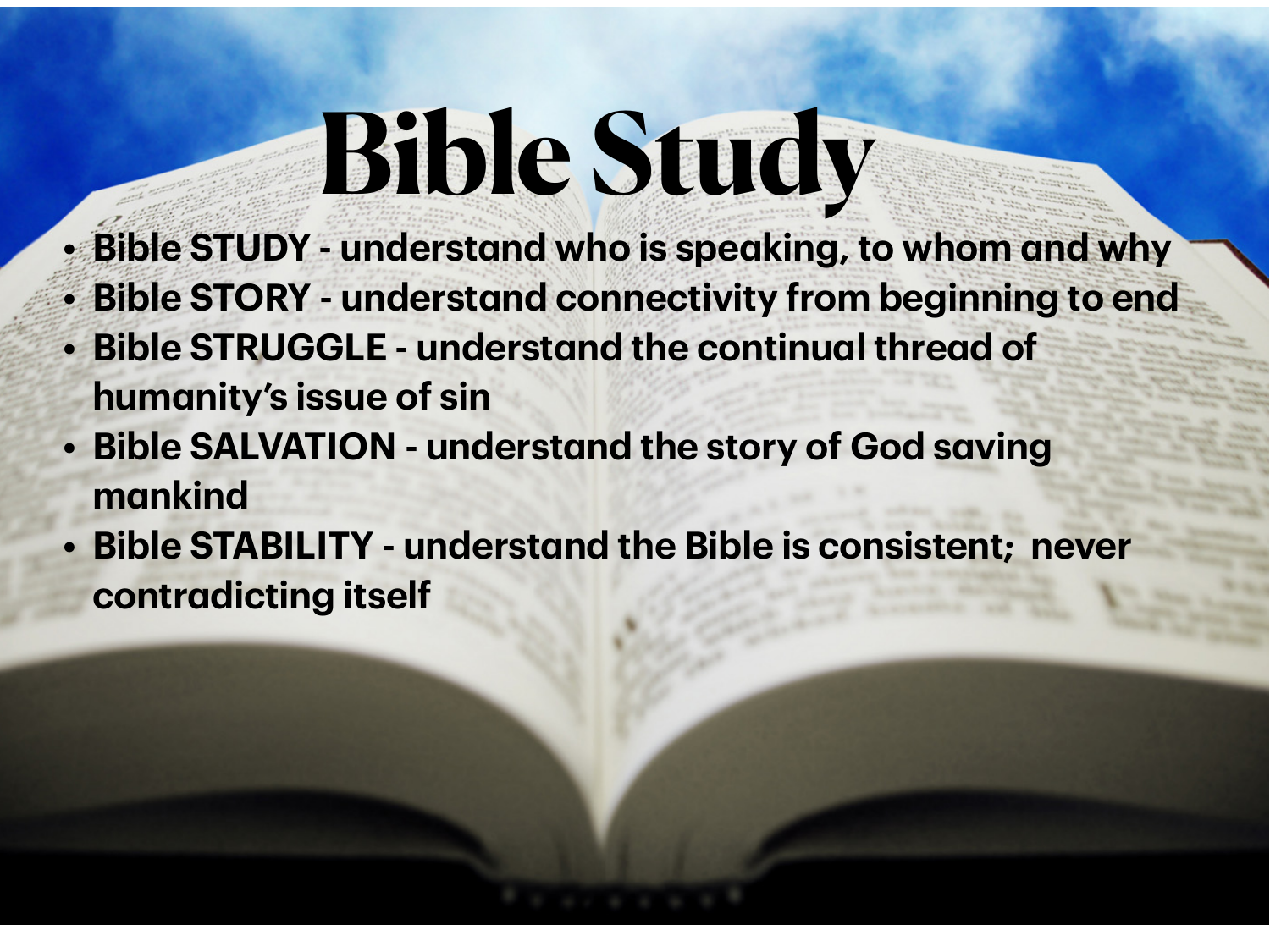#### **Top Bible Translations**

- **• NIV- New International Version**
- **• KJV- King James Version**
- **• NLT- New Living Translation**
- **• NKJV- New King James Version**
- **• ESV- English Standard Version**
- **• CSB- Christian Standard Bible**
- **• NASB- New American Standard Bible**
- **• NRSV- New Revised Standard Version**
- **• ESV- English Standard Bible**
- **• CEV- Contemporary English Version**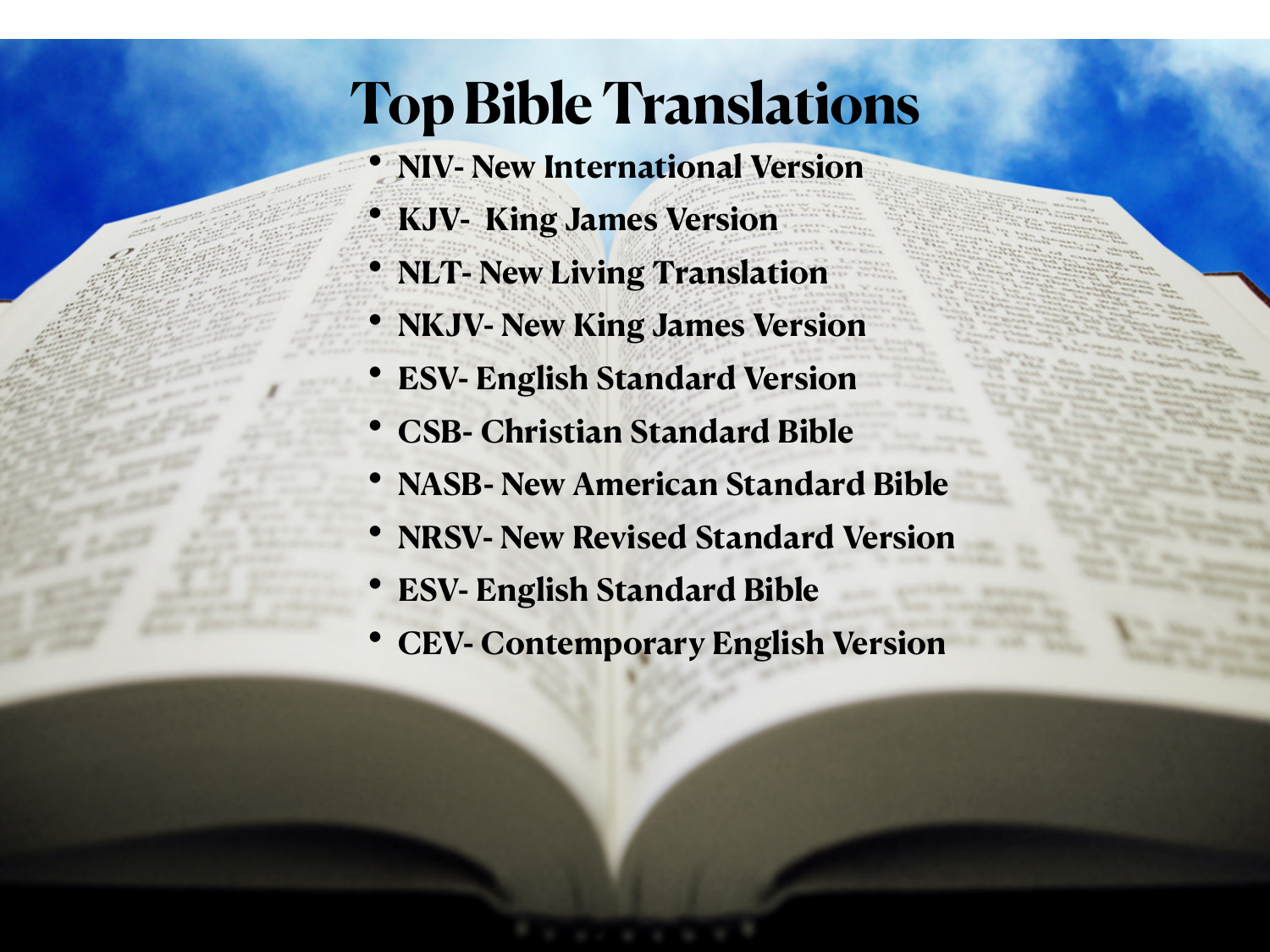#### **Scriptures of Biblical Interpretation**

- **• 2 Timothy 2:15- Study to shew thyself approved unto God, a workman that needeth not to be ashamed, rightly dividing the word of truth.**
- **• Ecclesiastes 8:1 [1](pocketsword:versemenu:1)Who** *is* **as the wise** *man***? and who knoweth the interpretation of a thing? A man's wisdom maketh his face to shine, and the boldness of his face shall be changed.**
- **2 Peter 1:20 Knowing this first, that no prophecy of the scripture is of any private interpretation.**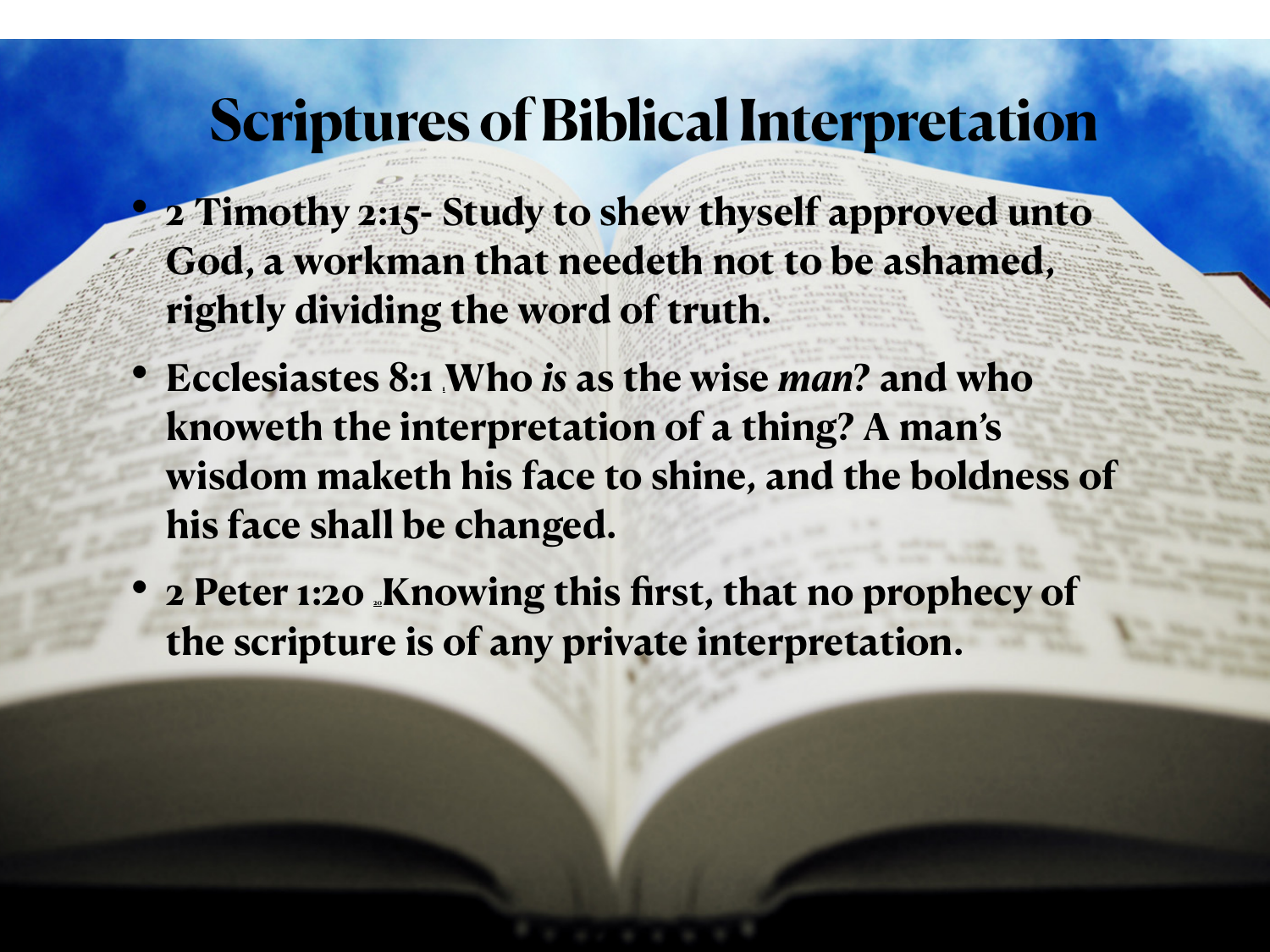#### **Scriptures of Biblical Interpretation**

- **• 2 Timothy 3:16 All scripture** *is* **given by inspiration of God, and** *is* **profitable for doctrine, for reproof, for correction,**  for instruction in righteousness: That the man of God **may be perfect, throughly furnished unto all good works.**
- **• Proverbs 1:5,6 A wise** *man* **will hear, and will increase learning; and a man of understanding shall attain unto wise counsels: [6](pocketsword:versemenu:6)To understand a proverb, and the interpretation; the words of the wise, and their dark sayings.**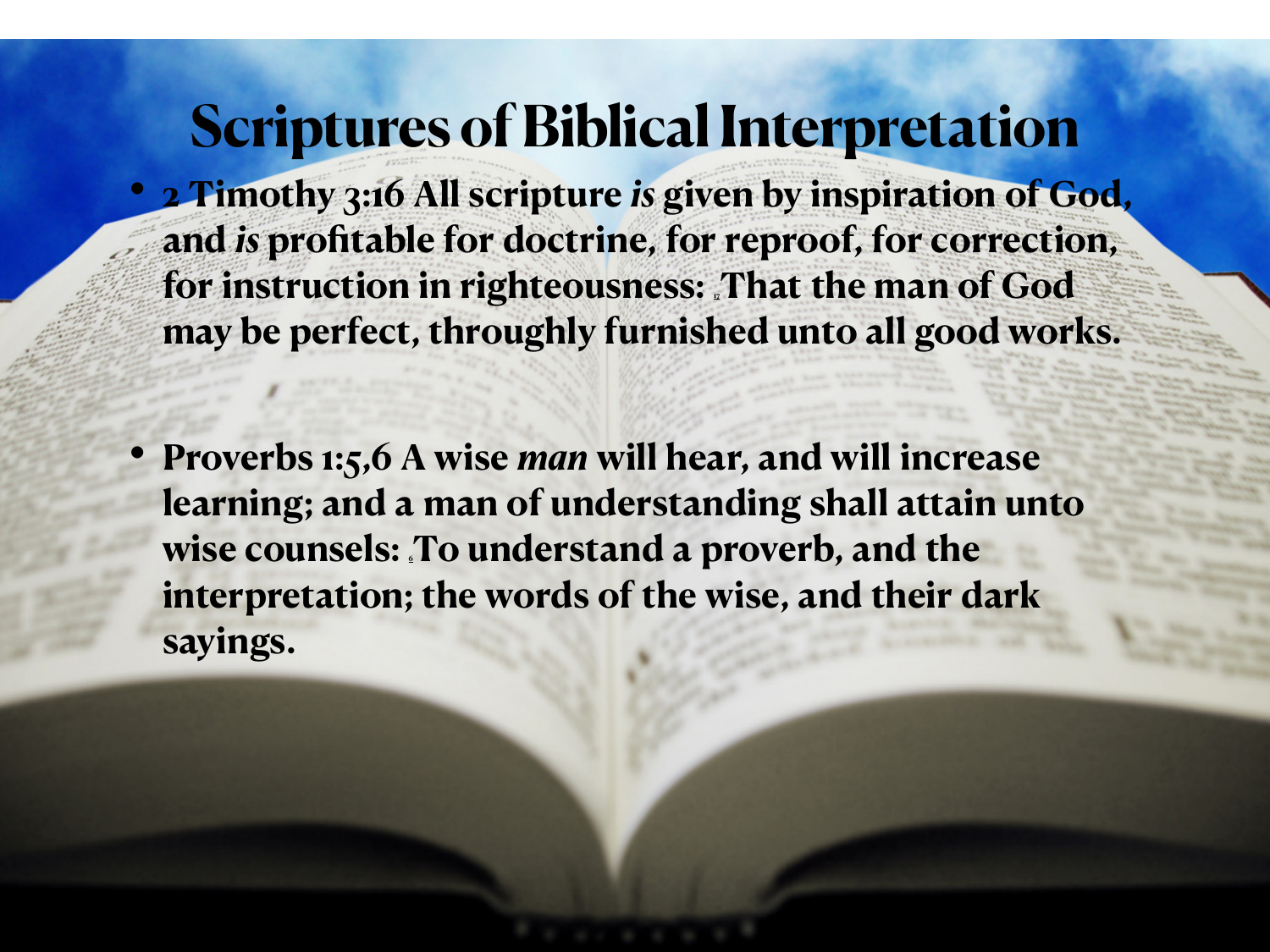# **ALL of God's Word is TRUE, but not Necessarily your interpretation of it!**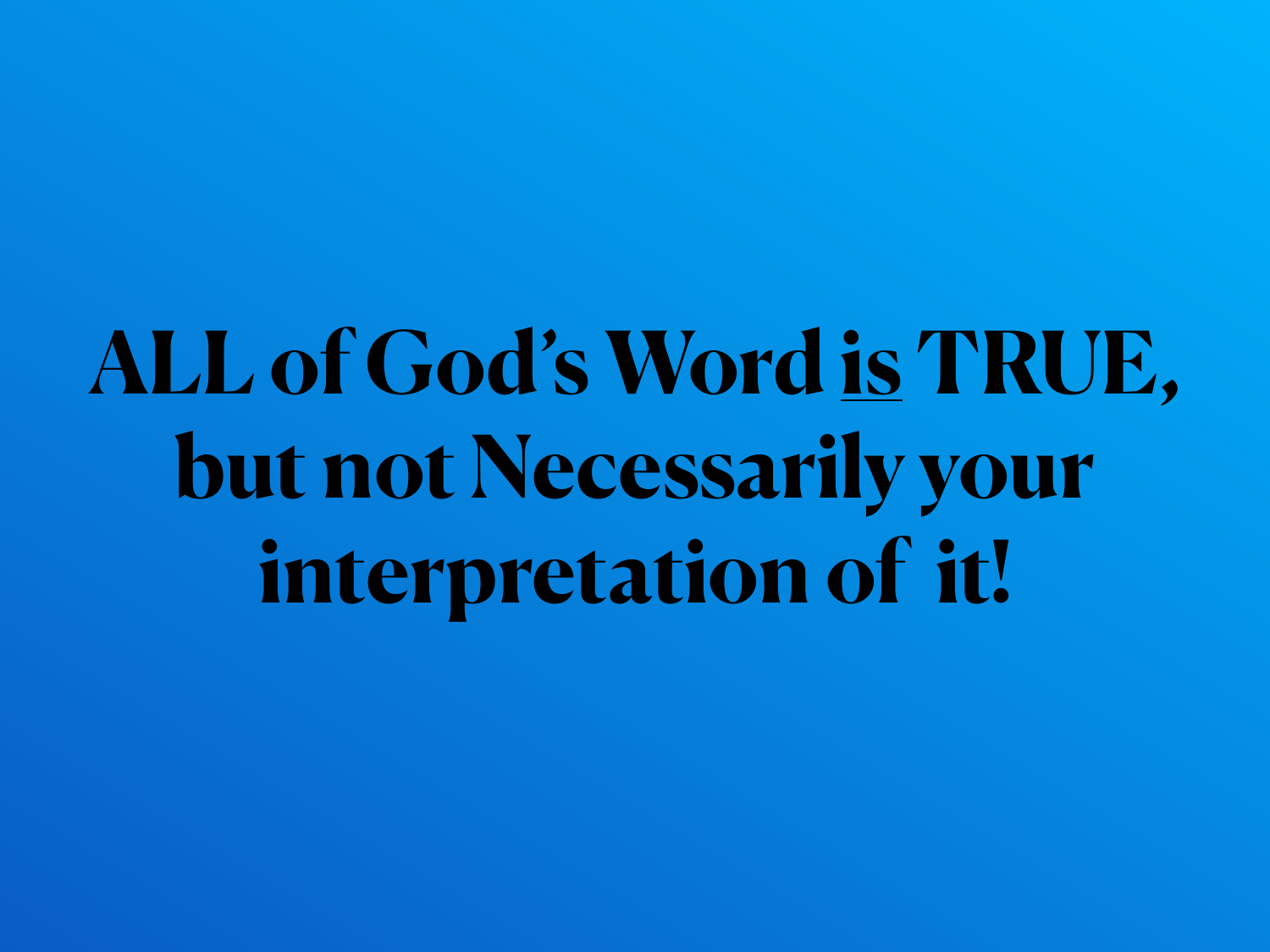*Hermeneutics is the science of biblical interpretation and* 

**"To Interpret"**

- *exegesis is part of it*
- **• To understand**
- **• To translate**
- **• To explain**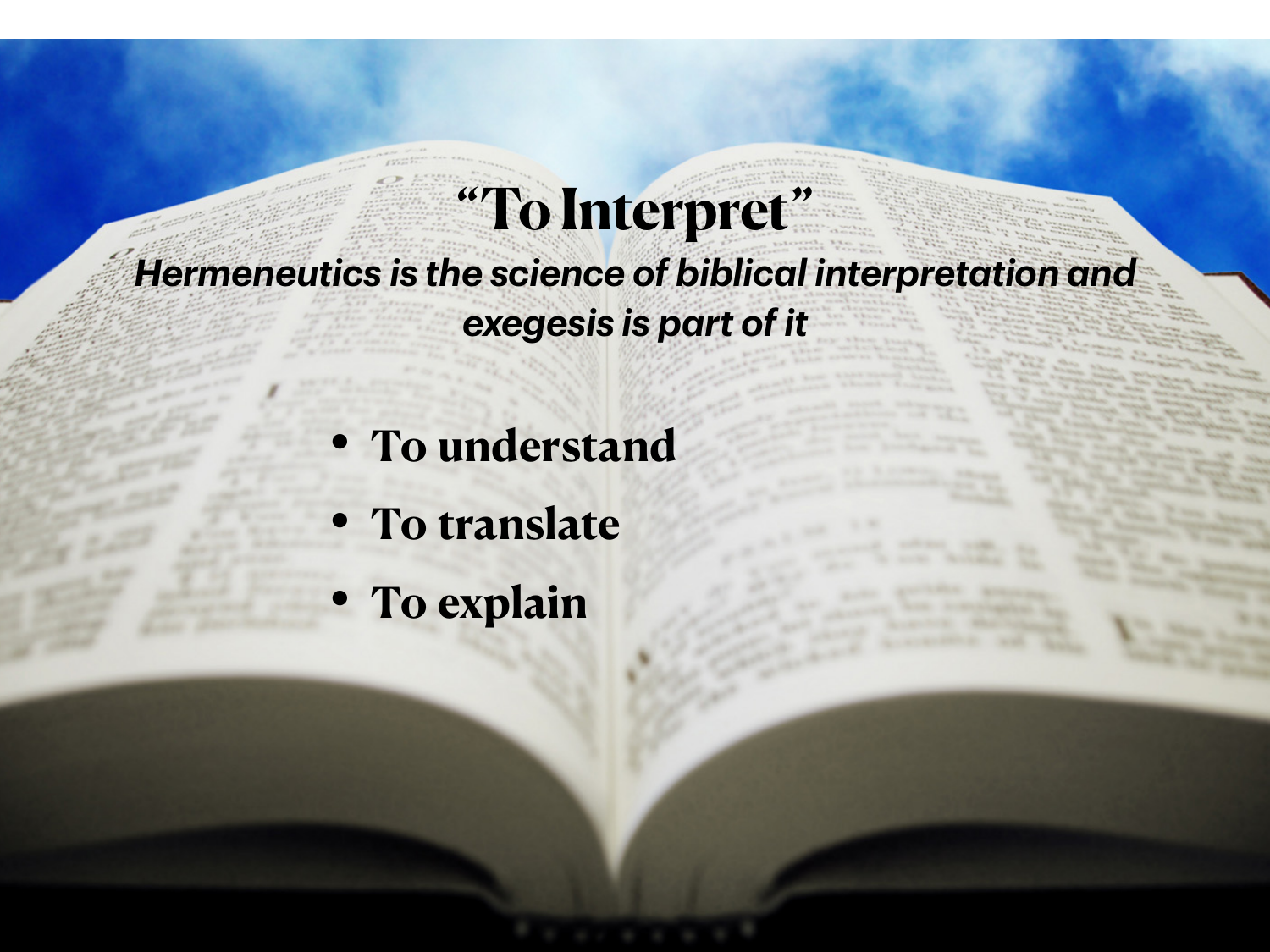- **• There is always only one true interpretation but many applications**
- **• Scripture never contradicts other scripture**
- **• Law of first mention- the first time something is mentioned in the Bible has significance**
- **• We must seek exegesis and isegesis**
- **• Understand the type of literature or genre (narrative, prophecy, poetry, history, gospel, epistle)**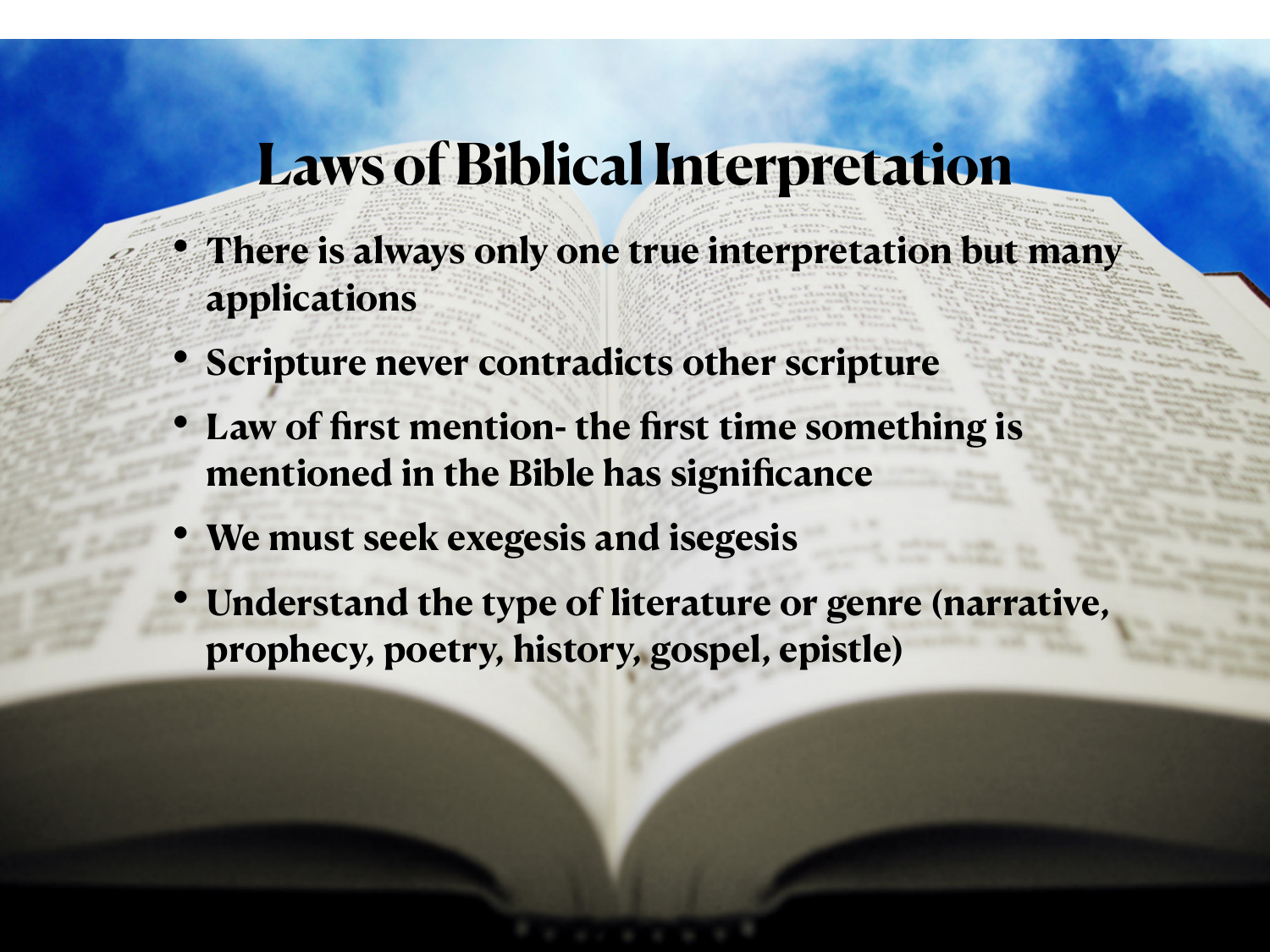- **• All biblical text have original authors and readers and we are not them**
- **• Every scripture has one interpretation which includes:**
- **• What was said we call that content: is it consistent with surrounding verses and chapters?**
- **• Why it was said, we call that context: historical (time and culture) and literary (language what did people mean, what's the point? Are there clues from preceding and succeeding verses?)**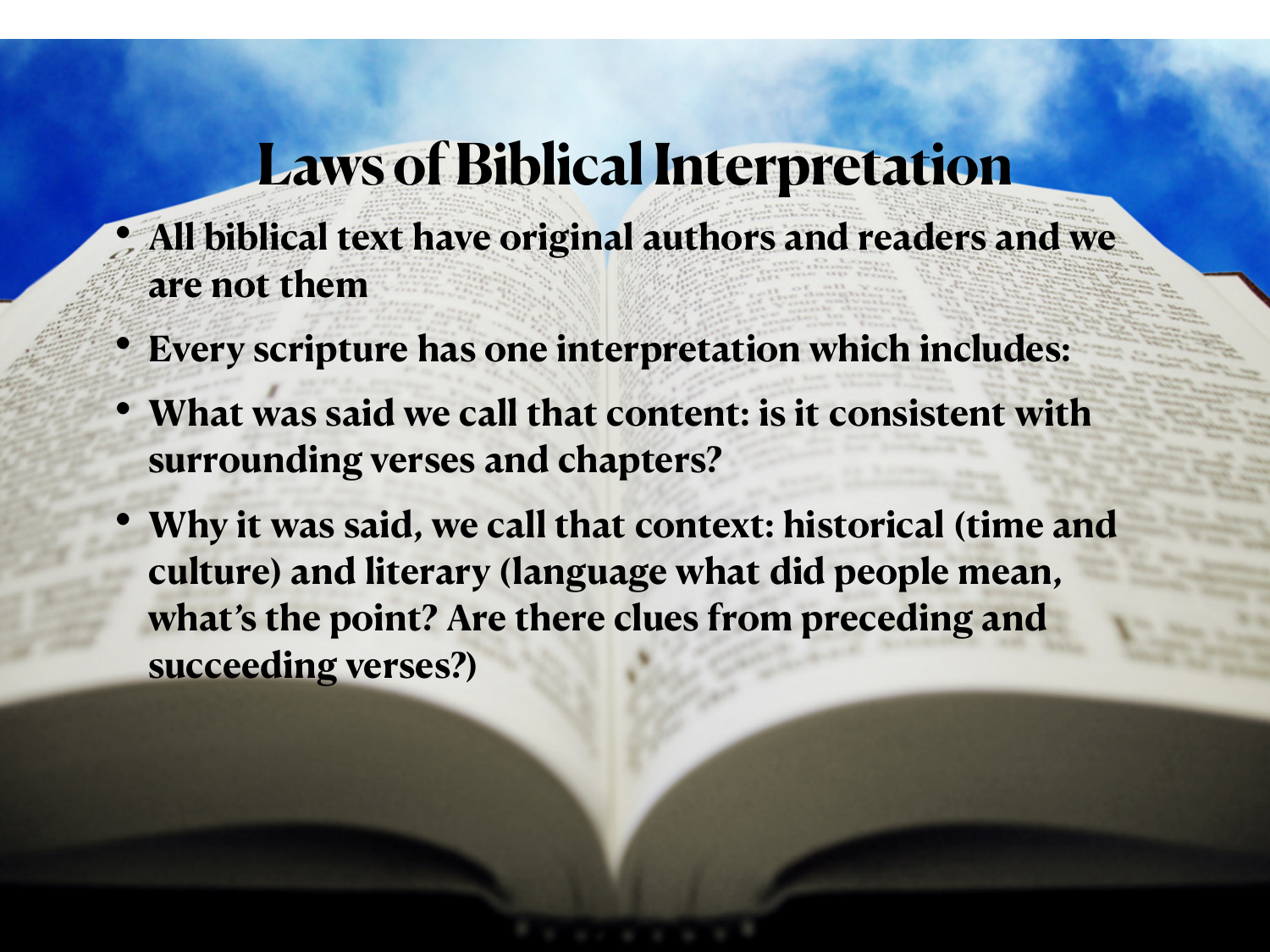- **• 1 Thessalonians 5:22 "abstain from appearance of evil" (content)**
- **• Read 1 Thessalonians 5:19-22 "do not treat prophecies with contempt" (context)**
- **• Illustrated the problem of isegesis theology**
- **• A text can never be made to say what it never meant**
- **Exodus 20:13 ". Thou shalt not kill." And Ecclesiastes 3:3 ".A time to kill"**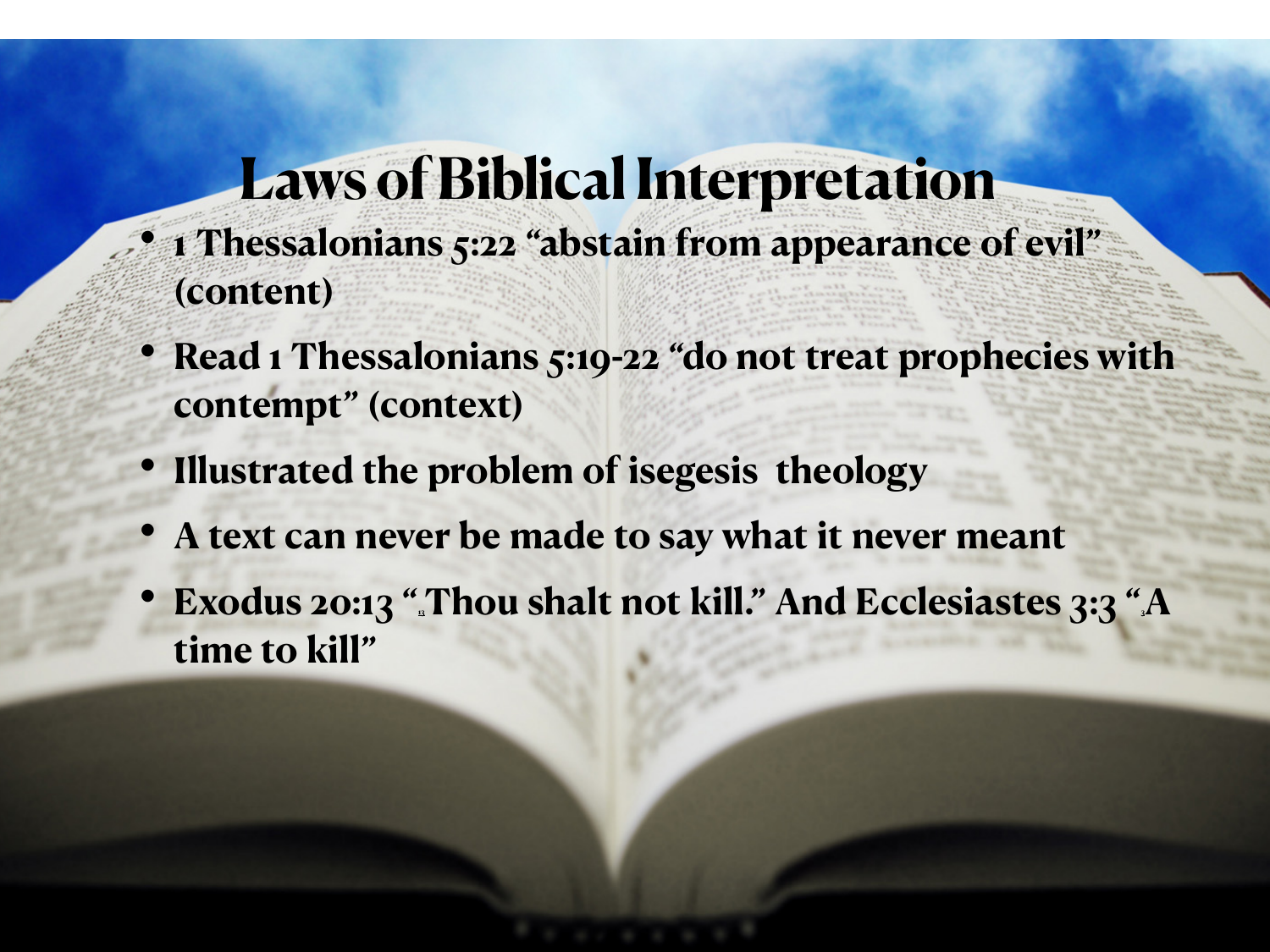**• 1Timothy 2:11-15**

**•**

Let the woman learn in silence with all subjection. But I suffer **not a woman to teach, nor to usurp authority over the man, but to be in silence. For Adam was first formed, then Eve. And Adam was not deceived, but the woman being deceived was in**  the transgression. Notwithstanding she shall be saved in **childbearing, if they continue in faith and charity and holiness with sobriety.**

- **• 1Timothy 3:1 "[1T](pocketsword:versemenu:1)his** *is* **a true saying, If a man desire the office of a bishop, he desireth a good work. [2A](pocketsword:versemenu:2) bishop then must be….)**
- **• This Scripture written as a continuous letter, the break shortens the understanding**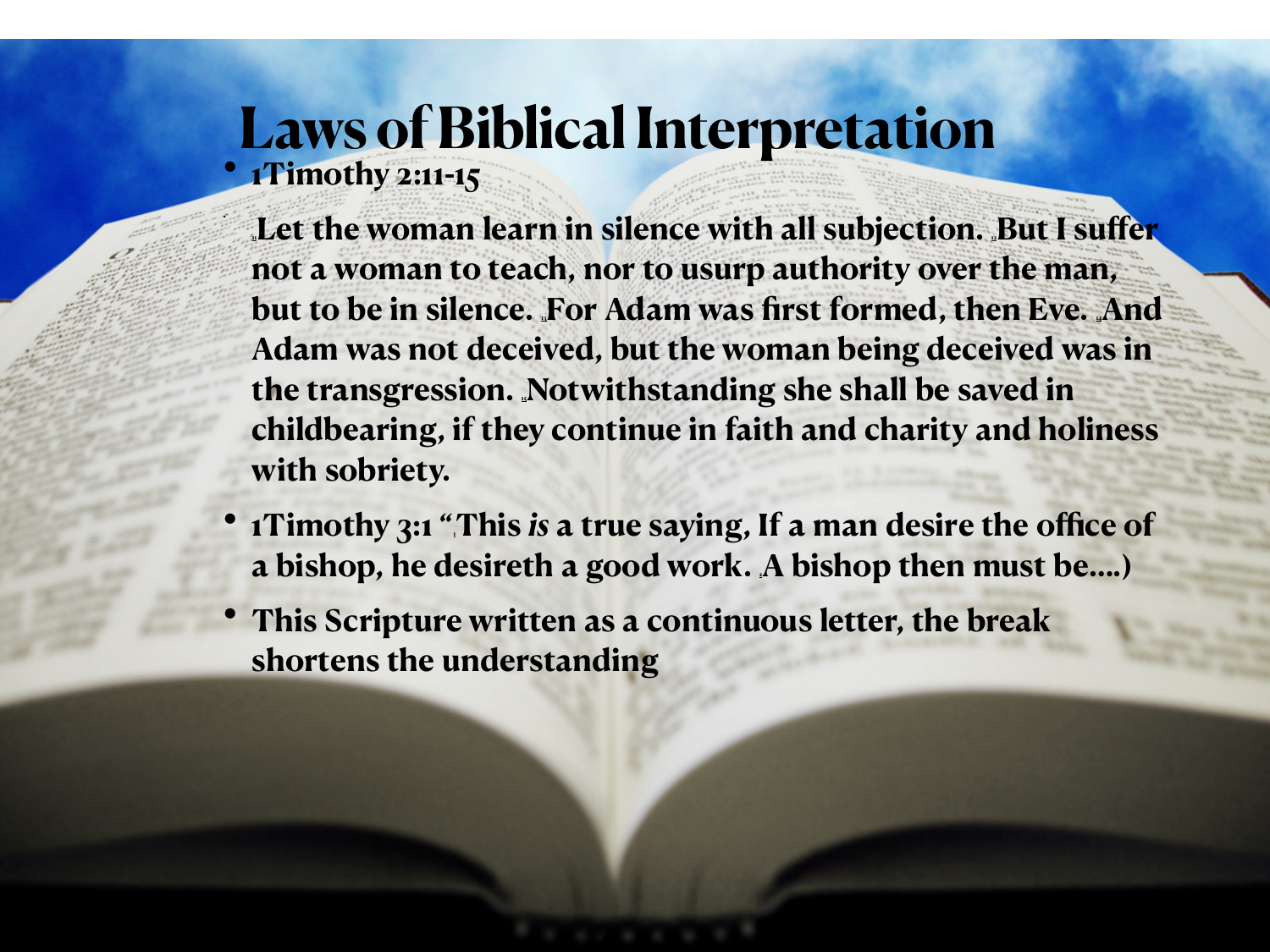- **Biblical Divisions- Old Testament 39 books**
- **• 5 books of Law**
- **• 12 books of History**
- **• 5 books of Poetry and Wisdom**
- **• 5 Major Prophets**
- **• 12 Minor Prophets**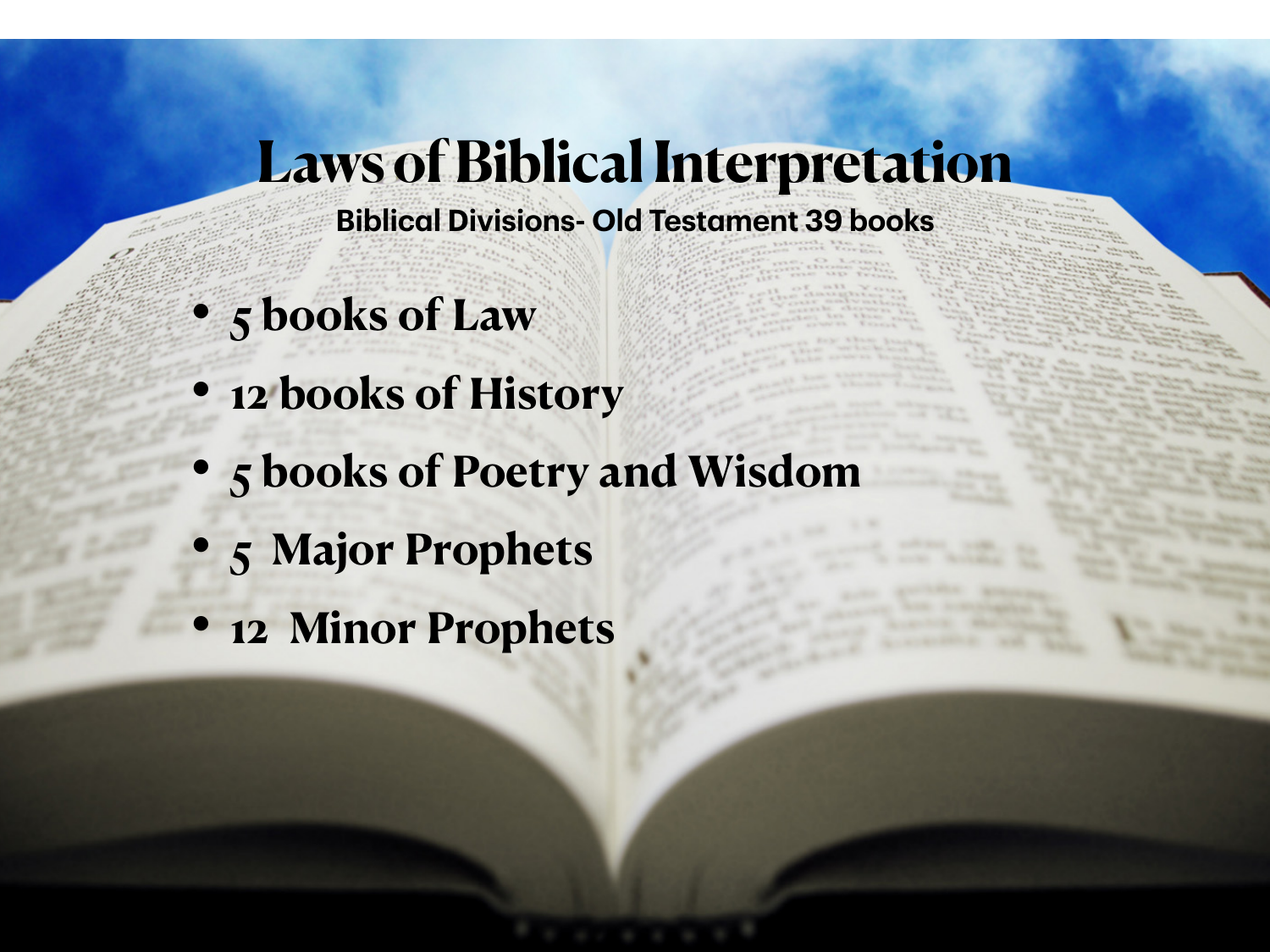#### **Biblical Divisions- New Testament 27 books**

#### **• 4 Gospels**

- **• 1 History**
- **• 13 Pauline letters**
- **• 8 General letters**